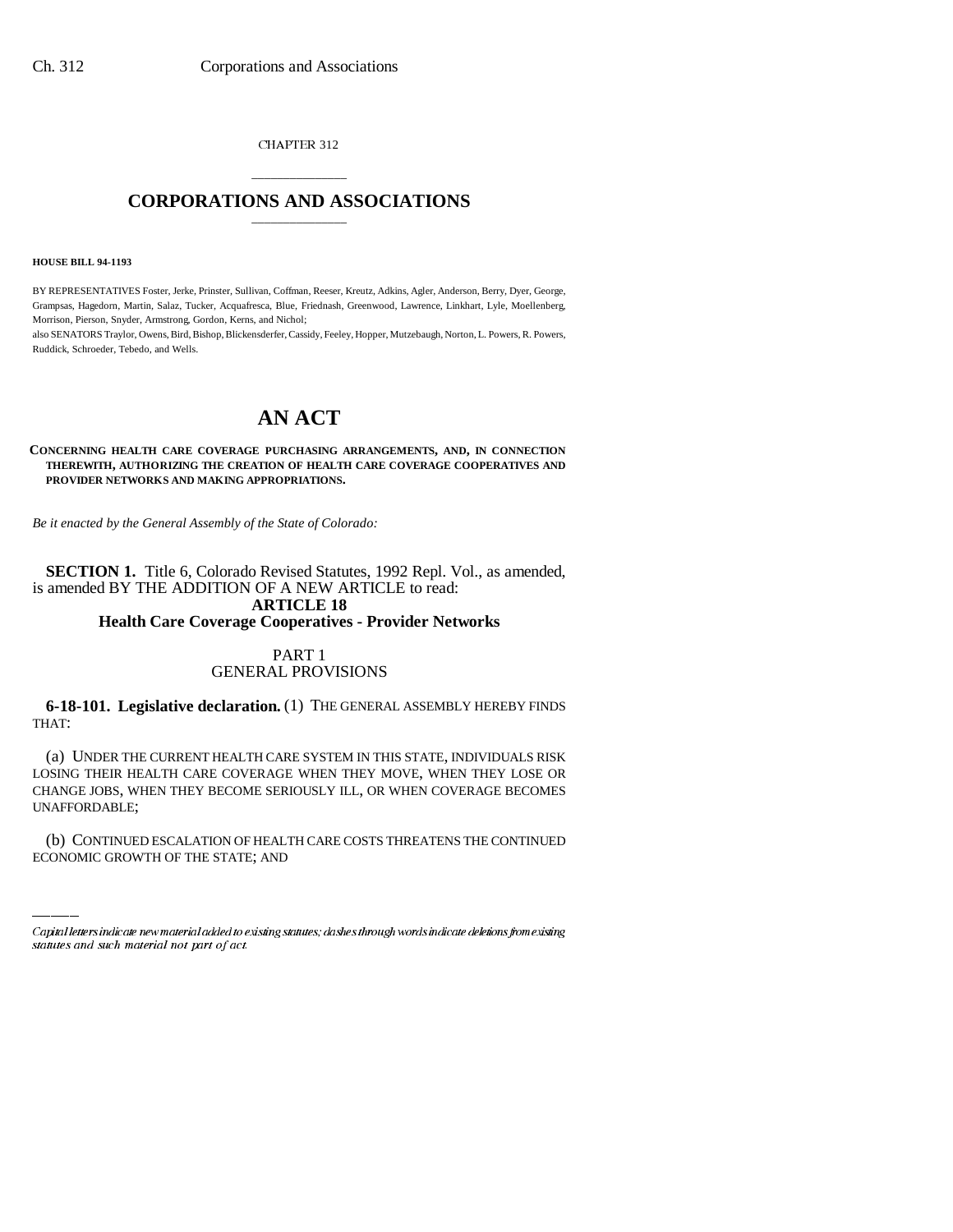(c) HEALTH CARE IS A CRITICAL PART OF THE ECONOMY OF THIS STATE AND CONSUMES A SIGNIFICANT PERCENTAGE OF PUBLIC AND PRIVATE SPENDING AND AFFECTS ALL INDUSTRIES AND INDIVIDUALS IN THIS STATE.

(2) THE GENERAL ASSEMBLY HEREBY DETERMINES THAT:

(a) COMPREHENSIVE HEALTH CARE BENEFITS THAT MEET THE FULL RANGE OF HEALTH NEEDS, INCLUDING PRIMARY, PREVENTIVE, AND SPECIALIZED CARE, SHOULD BE READILY AVAILABLE TO CITIZENS OF THIS STATE;

(b) THE CURRENT HIGH QUALITY OF HEALTH CARE IN THIS STATE SHOULD BE MAINTAINED;

(c) EMPLOYERS AND THEIR EMPLOYEES IN THIS STATE SHOULD BE AFFORDED A MEANINGFUL OPPORTUNITY TO CHOOSE FROM A RANGE OF HEALTH PLANS, HEALTH CARE PROVIDERS, AND TREATMENTS;

(d) COMPETITION IN THE HEALTH CARE INDUSTRY SHOULD ENSURE THAT HEALTH PLANS AND HEALTH CARE PROVIDERS ARE EFFICIENT AND CHARGE REASONABLE PRICES;

(e) ALL INDIVIDUALS SHOULD HAVE A RESPONSIBILITY TO PAY THEIR FAIR SHARE OF THE COSTS OF HEALTH CARE COVERAGE; AND

(f) COLORADO'S HEALTH CARE SYSTEM SHOULD BUILD ON THE STRENGTH OF THE EMPLOYMENT-BASED COVERAGE ARRANGEMENTS THAT NOW EXIST IN THIS STATE.

(3) THE GENERAL ASSEMBLY, THEREFORE, DECLARES THAT THE PURPOSES OF THIS ARTICLE ARE TO:

(a) PROMOTE CONTROL OF THE COST OF HEALTH CARE FOR EMPLOYERS, EMPLOYEES, AND OTHERS WHO PAY FOR HEALTH CARE COVERAGE BY POOLING PURCHASING POWER AMONG CONSUMERS AND ORGANIZING PROVIDERS SO THAT HEALTH CARE SERVICES ARE DELIVERED IN THE MOST EFFICIENT MANNER;

(b) ALLOW HEALTH CARE COOPERATIVES ESTABLISHED UNDER THIS ARTICLE FLEXIBILITY IN THE DETERMINATION OF PLANS AND COVERAGES THEY PROVIDE TO MEMBERS AND THE SELECTION OF HEALTH PROVIDER NETWORKS, PLANS, AND PROVIDERS WITH WHICH THEY CONTRACT FOR SERVICES;

(c) PROMOTE INDIVIDUAL CHOICE AMONG HEALTH PLANS AND HEALTH CARE PROVIDERS;

(d) ENSURE HIGH QUALITY HEALTH CARE; AND

(e) ENCOURAGE ALL INDIVIDUALS TO TAKE RESPONSIBILITY FOR THEIR HEALTH CARE COVERAGE BY BUILDING ON EXISTING EMPLOYMENT-BASED ARRANGEMENTS FOR HEALTH CARE BENEFITS.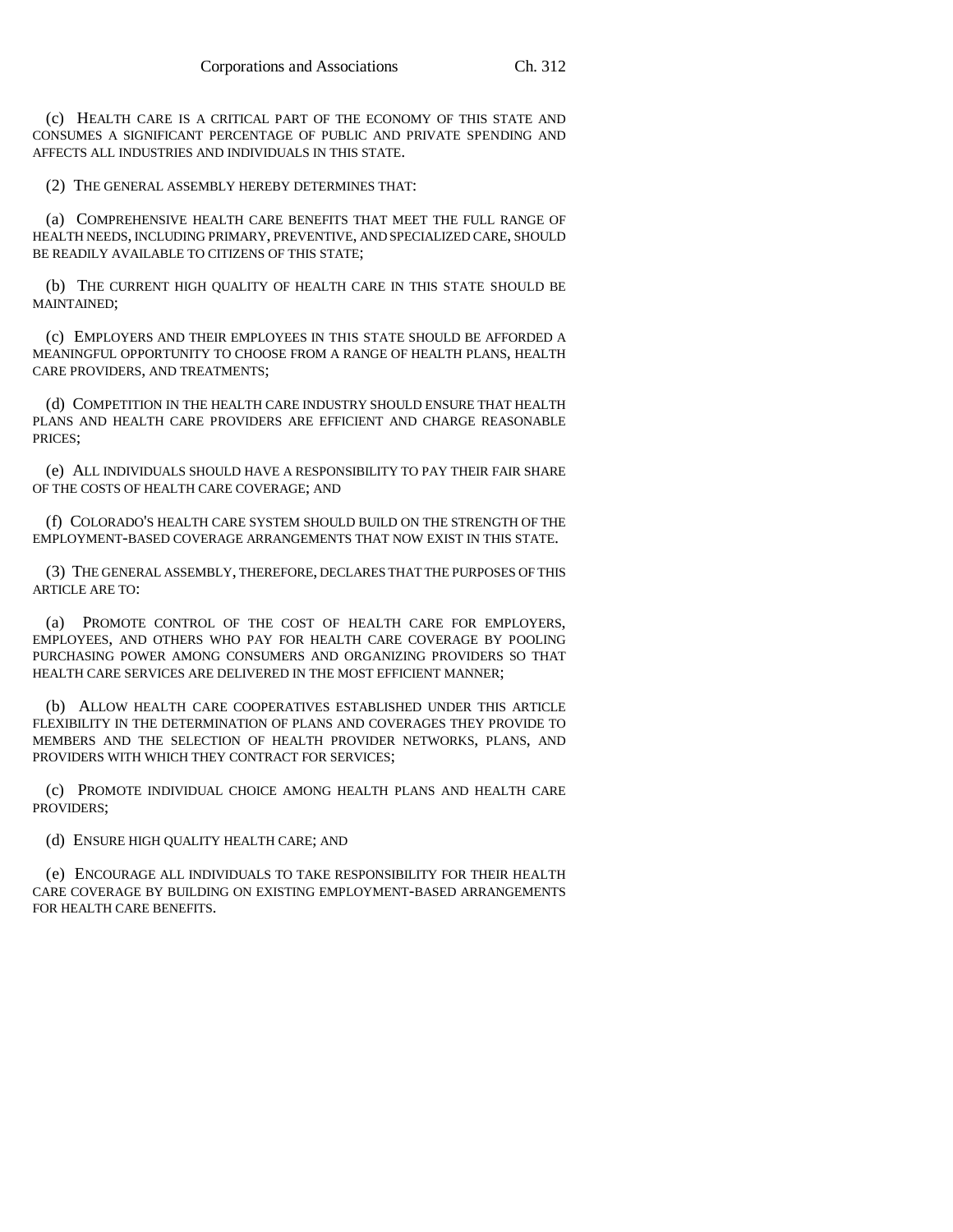**6-18-102. Definitions.** AS USED IN THIS ARTICLE, UNLESS THE CONTEXT OTHERWISE REQUIRES:

(1) (a) "BUSINESS GROUP OF ONE" MEANS, FOR PURPOSES OF INITIAL QUALIFICATION, AN INDIVIDUAL, A SOLE PROPRIETOR, OR A SINGLE FULL-TIME EMPLOYEE OF A SUBCHAPTER S CORPORATION, C CORPORATION, LIMITED LIABILITY COMPANY, OR PARTNERSHIP WHO HAS CARRIED ON SIGNIFICANT BUSINESS ACTIVITY FOR A PERIOD OF AT LEAST ONE YEAR PRIOR TO APPLICATION FOR COVERAGE, HAS TAXABLE INCOME AS INDICATED ON FEDERAL INTERNAL REVENUE SERVICE FORMS 1040, SCHEDULE C, F, OR SE, OR OTHER FORMS RECOGNIZED BY THE FEDERAL INTERNAL REVENUE SERVICE FOR INCOME REPORTING PURPOSES WHICH GENERATED TAXABLE INCOME IN ONE OF THE TWO PREVIOUS YEARS OR FROM WHICH THAT INDIVIDUAL, SOLE PROPRIETOR, OR SINGLE FULL-TIME EMPLOYEE HAS DERIVED AT LEAST A SUBSTANTIAL PART OF SUCH INDIVIDUAL'S INCOME FOR ONE YEAR OUT OF ANY CONSECUTIVE THREE-YEAR PERIOD. THIS DEFINITION SHALL BE MET BY AN INDIVIDUAL CERTIFYING IN AN AFFIDAVIT SIGNED UNDER OATH THAT SUCH INDIVIDUAL MEETS THE DEFINITION SET FORTH IN THIS SUBSECTION (1).

(b) THIS SUBSECTION (1) SHALL TAKE EFFECT JANUARY 1, 1996.

(2) "CARRIER" MEANS ANY ENTITY THAT PROVIDES HEALTH CARE COVERAGE IN THIS STATE. "CARRIER" INCLUDES A FRANCHISE INSURANCE PLAN, A HEALTH MAINTENANCE ORGANIZATION, A NONPROFIT HOSPITAL AND HEALTH SERVICE CORPORATION, A SICKNESS AND ACCIDENT INSURANCE COMPANY, AND ANY OTHER ENTITY PROVIDING A PLAN OF HEALTH INSURANCE OR HEALTH BENEFITS SUBJECT TO THE INSURANCE LAWS AND REGULATIONS OF COLORADO.

(3) "COMMISSIONER" MEANS THE COMMISSIONER OF INSURANCE.

(4) "COOPERATIVE" MEANS A HEALTH CARE COVERAGE COOPERATIVE CREATED PURSUANT TO PART 2 OF THIS ARTICLE AS AN ENTITY THAT PROVIDES MEMBER HEALTH COVERAGE AND HEALTH CARE PURCHASING SERVICES INCLUDING BUT NOT LIMITED TO DETAILED INFORMATION TO ITS MEMBERS ON COMPARATIVE PRICES, USAGE, OUTCOMES, QUALITY, AND MEMBER SATISFACTION WITH PROVIDER NETWORKS. "COOPERATIVE" DOES NOT INCLUDE A COOPERATIVE ASSOCIATION ORGANIZED WITHOUT CAPITAL STOCK IN ACCORDANCE WITH ARTICLE 55 OF TITLE 7, C.R.S., WHICH IS ESTABLISHED AS A NONPROFIT CORPORATION PURSUANT TO ARTICLES 20 TO 29 OF TITLE 7,C.R.S., AND WHICH HAD FILED ARTICLES OF INCORPORATION WITH THE SECRETARY OF STATE ON OR BEFORE MARCH 15, 1991.

(5) "DEPENDENT" MEANS A SPOUSE, AN UNMARRIED CHILD UNDER NINETEEN YEARS OF AGE, AN UNMARRIED CHILD WHO IS A FULL-TIME STUDENT UNDER TWENTY-FOUR YEARS OF AGE AND WHO IS FINANCIALLY DEPENDENT UPON THE PARENT, AND AN UNMARRIED CHILD OF ANY AGE WHO IS MEDICALLY CERTIFIED AS DISABLED AND DEPENDENT UPON THE PARENT.

(6) "ELIGIBLE EMPLOYEE" MEANS AN EMPLOYEE WHO HAS A REGULAR WORK WEEK OF TWENTY-FOUR OR MORE HOURS AND INCLUDES A SOLE PROPRIETOR, A PARTNER OF A PARTNERSHIP, AND AN INDEPENDENT CONTRACTOR, IF THE SOLE PROPRIETOR, PARTNER, OR INDEPENDENT CONTRACTOR IS INCLUDED AS AN EMPLOYEE UNDER A HEALTH BENEFIT PLAN OF A SMALL EMPLOYER, BUT DOES NOT INCLUDE AN EMPLOYEE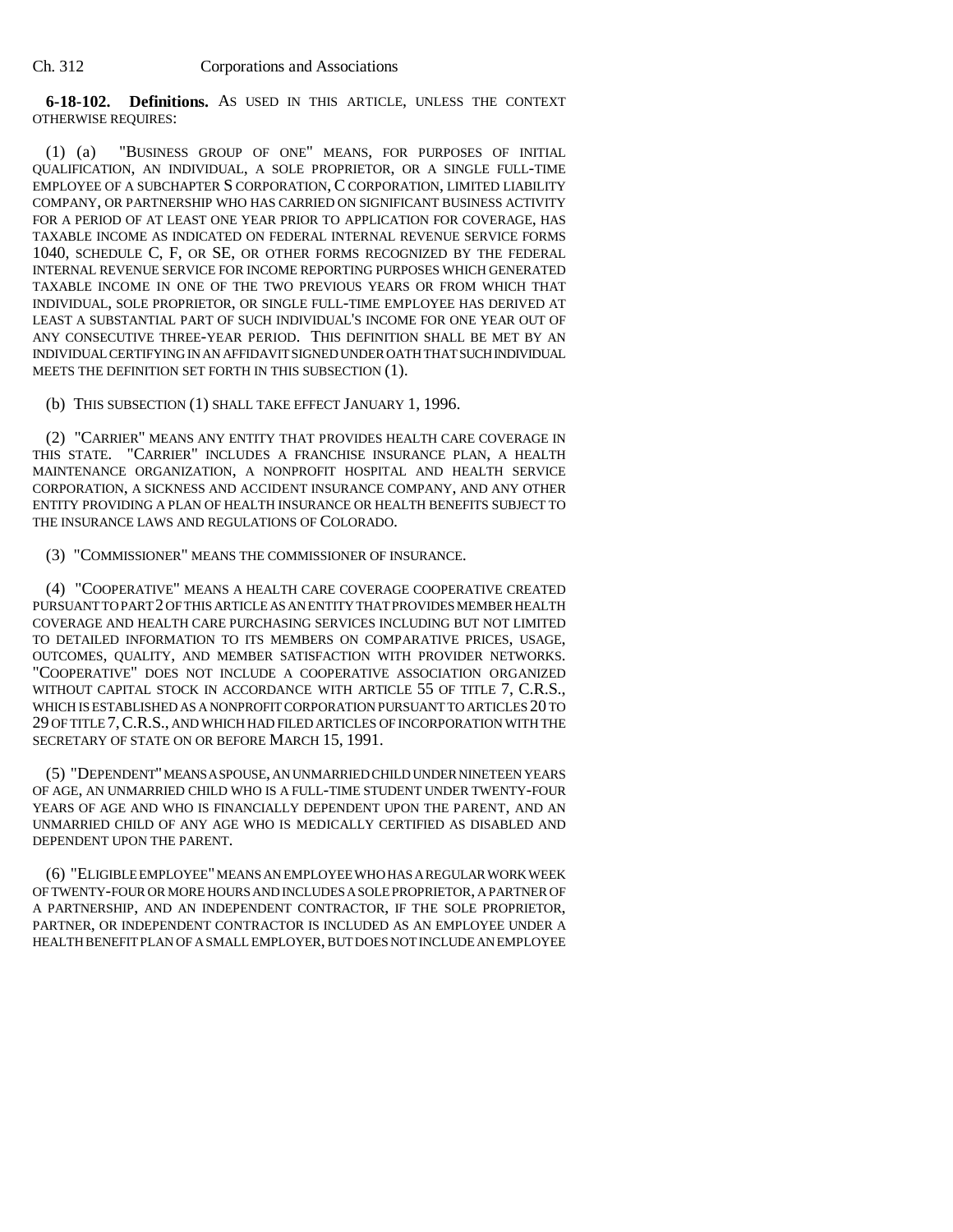WHO WORKS ON A TEMPORARY OR SUBSTITUTE BASIS.

(7) "EXECUTIVE DIRECTOR" MEANS THE EXECUTIVE DIRECTOR OF THE DEPARTMENT OF HEALTH CARE POLICY AND FINANCING.

(8) "HEALTH CARE COVERAGE PLAN" OR "PLAN" MEANS ANY HOSPITAL OR MEDICAL POLICY, CONTRACT, OR CERTIFICATE, HOSPITAL OR MEDICAL SERVICE PLAN CONTRACT, OR HEALTH MAINTENANCE ORGANIZATION SUBSCRIBER CONTRACT, OR ANY OTHER PLAN OF HEALTH BENEFITS WHICH IS SUBJECT TO REGULATION BY THE DIVISION OF INSURANCE.

(9) "HEALTH INFORMATION" HAS THE SAME MEANING AS "MEDICAL INFORMATION", AS SET FORTH IN SECTION 18-4-412 (2) (b), C.R.S. "HEALTH INFORMATION" ALSO INCLUDES INFORMATION THAT RELATES TO THE PAST, PRESENT, OR FUTURE PHYSICAL OR MENTAL HEALTH OF THE MEMBER AND ITS ELIGIBLE EMPLOYEES AND TO PAYMENT FOR THE PROVISION OF HEALTH CARE TO THE MEMBER AND ITS ELIGIBLE EMPLOYEES.

(10) "HEALTH STATUS" MEANS AN ASSESSMENT OF AN INDIVIDUAL'S MENTAL AND PHYSICAL CONDITION.

(11) "LICENSED PROVIDER NETWORK" OR "LICENSED INDIVIDUAL PROVIDER" MEANS A PROVIDER NETWORK OR INDIVIDUAL PROVIDER THAT IS AUTHORIZED TO TRANSACT INSURANCE BUSINESS PURSUANT TO TITLE 10, C.R.S.

(12) "MANAGED CARE" MEANS SYSTEMS OR TECHNIQUES GENERALLY USED BY THIRD-PARTY PAYORS OR THEIR AGENTS TO AFFECT ACCESS TO AND CONTROL PAYMENT FOR HEALTH CARE SERVICES. MANAGED CARE TECHNIQUES MOST OFTEN INCLUDE ONE OR MORE OF THE FOLLOWING: PRIOR, CONCURRENT, AND RETROSPECTIVE REVIEW OF THE MEDICAL NECESSITY AND APPROPRIATENESS OF SERVICES OR SITE OF SERVICES; CONTRACTS WITH SELECTED HEALTH CARE PROVIDERS; FINANCIAL INCENTIVES OR DISINCENTIVES RELATED TO THE USE OF SPECIFIC PROVIDERS, SERVICES, OR SERVICE SITES; CONTROLLED ACCESS TO AND COORDINATION OF SERVICES BY A CASE MANAGER; AND PAYOR EFFORTS TO IDENTIFY TREATMENT ALTERNATIVES AND MODIFY BENEFIT RESTRICTIONS FOR HIGH-COST PATIENT CARE. "MANAGED CARE" ALSO INCLUDES BUT IS NOT LIMITED TO HEALTH MAINTENANCE ORGANIZATIONS, AS DEFINED IN SECTION 10-16-102 (8), C.R.S.

(13) (a) "MEMBER" MEANS ANY PUBLIC OR PRIVATE EMPLOYER THAT HAS EMPLOYEES COVERED FOR HEALTH BENEFITS THROUGH A COOPERATIVE.

(b) IF, PURSUANT TO SECTION 6-18-206 (2) (l), A COOPERATIVE PROVIDES COVERAGE TO INDIVIDUALS AND ALLOWS INDIVIDUALS TO JOIN THE COOPERATIVE, "MEMBER" MAY ALSO INCLUDE AN INDIVIDUAL AND ANY DEPENDENT WHO IS COVERED BY A PLAN PURCHASED THROUGH A COOPERATIVE AND WHO IS EIGHTEEN YEARS OF AGE OR OLDER AND WHO IS NOT:

(I) ELIGIBLE FOR OTHER COVERAGE WITH BENEFITS SUBSTANTIALLY SIMILAR TO THOSE INCLUDED IN THE BASIC AND STANDARD HEALTH BENEFIT PLANS; AND

(II) A DEPENDENT OF AN INDIVIDUAL WHO IS ELIGIBLE FOR OTHER COVERAGE WITH BENEFITS SUBSTANTIALLY SIMILAR TO THOSE INCLUDED IN THE BASIC AND STANDARD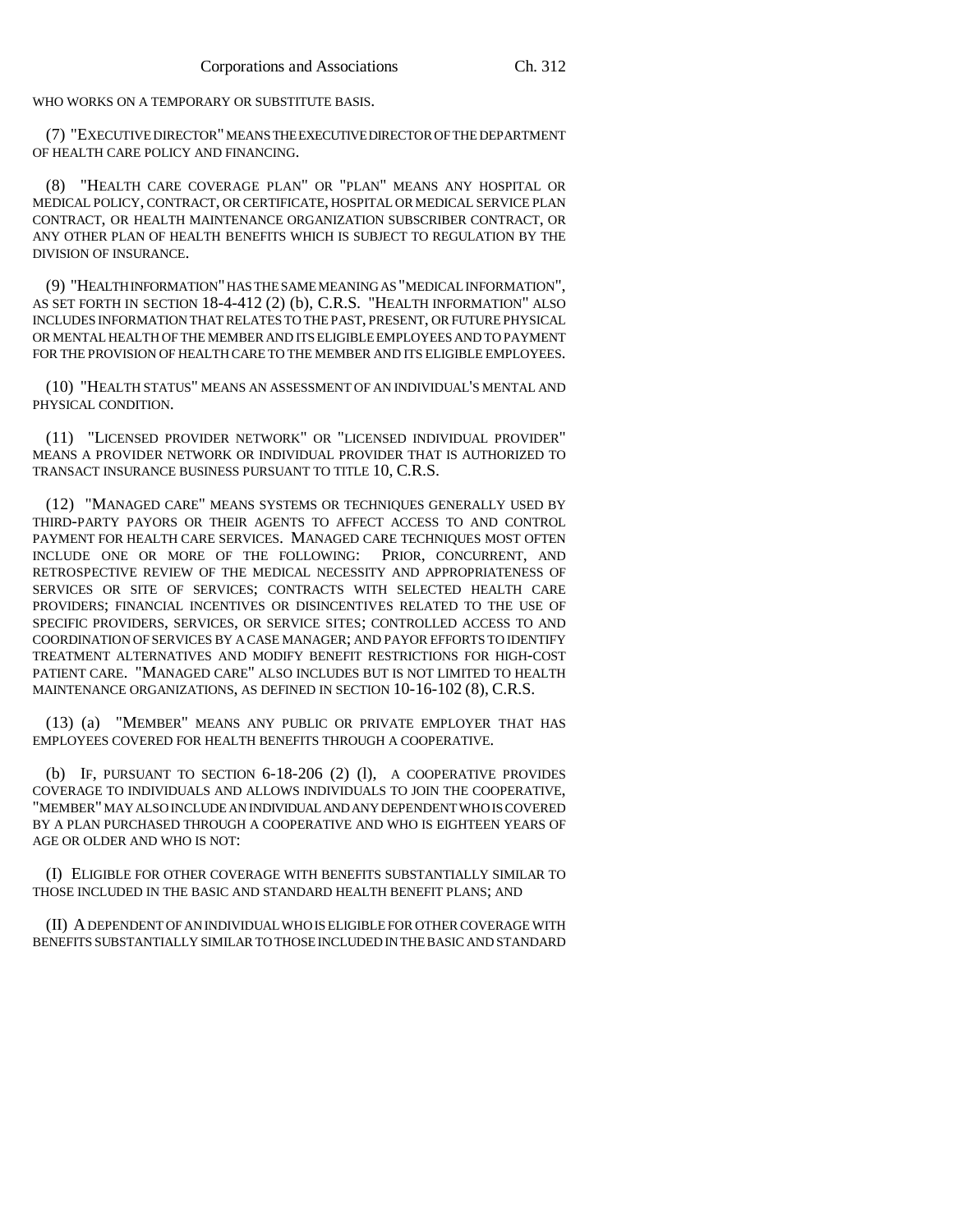HEALTH BENEFIT PLANS WHICH COVER SUCH INDIVIDUAL.

(14) "PERSON WITH FINANCIAL INTEREST IN THE COOPERATIVE'S BUSINESS" MEANS ONE OF THE FOLLOWING OR AN IMMEDIATE FAMILY MEMBER OF ONE OF THE FOLLOWING:

(a) A HEALTH CARE PROVIDER WHO IS CONTRACTING OR IS ATTEMPTING TO CONTRACT DIRECTLY OR INDIRECTLY WITH THE COOPERATIVE;

(b) AN INDIVIDUAL WHO IS AN EMPLOYEE OR MEMBER OF THE BOARD OF DIRECTORS OF, HAS A SUBSTANTIAL OWNERSHIP IN, OR DERIVES SUBSTANTIAL INCOME FROM AN ENTITY OR PERSON THAT IS CONTRACTING OR IS ATTEMPTING TO CONTRACT DIRECTLY OR INDIRECTLY WITH THE COOPERATIVE; OR

(c) AN EMPLOYEE OF AN ASSOCIATION, LAW FIRM, OR OTHER INSTITUTION OR ORGANIZATION THAT REPRESENTS THE INTERESTS OF ONE OR MORE ENTITIES OR PERSONS THAT ARE CONTRACTING OR ARE ATTEMPTING TO CONTRACT DIRECTLY OR INDIRECTLY WITH THE COOPERATIVE.

(15) "PROVIDER" MEANS A STATE-LICENSED, STATE-CERTIFIED, OR STATE-AUTHORIZED FACILITY OR A PRACTITIONER DELIVERING HEALTH CARE SERVICES TO INDIVIDUALS.

(16) "PROVIDER NETWORK" MEANS A GROUP OF HEALTH CARE PROVIDERS FORMED TO PROVIDE HEALTH CARE SERVICES TO INDIVIDUALS.

(17) "PURCHASER" MEANS AN INDIVIDUAL, AN ORGANIZATION, OR A GOVERNMENTAL ENTITY THAT MAKES HEALTH-BENEFIT PURCHASING DECISIONS ON BEHALF OF A GROUP OF INDIVIDUALS.

(18) "SMALL EMPLOYER" MEANS ANY PERSON, FIRM, CORPORATION, PARTNERSHIP, OR ASSOCIATION THAT IS ACTIVELY ENGAGED IN BUSINESS THAT, ON AT LEAST FIFTY PERCENT OF ITS WORKING DAYS DURING THE PRECEDING CALENDAR OUARTER, EMPLOYED NO MORE THAN FIFTY ELIGIBLE EMPLOYEES, THE MAJORITY OF WHOM WERE EMPLOYED WITHIN THIS STATE. IN DETERMINING THE NUMBER OF ELIGIBLE EMPLOYEES, COMPANIES THAT ARE AFFILIATED COMPANIES, OR THAT ARE ELIGIBLE TO FILE A COMBINED TAX RETURN FOR PURPOSES OF STATE TAXATION, SHALL BE CONSIDERED ONE EMPLOYER. ON AND AFTER JANUARY 1, 1996, "SMALL EMPLOYER" INCLUDES A BUSINESS GROUP OF ONE.

(19) "UTILIZATION MANAGEMENT" MEANS PROGRAMS DESIGNED TO ASSURE APPROPRIATE UTILIZATION OF HEALTH SERVICES RELATIVE TO ESTABLISHED STANDARDS OR NORMS.

**6-18-103. Privacy of health information.** (1) THE PRIVACY OF INDIVIDUALLY IDENTIFIABLE HEALTH INFORMATION COLLECTED FOR OR BY A COOPERATIVE SHALL BE PROTECTED. DISCLOSURE OF SUCH INFORMATION IS PROHIBITED EXCEPT:

(a) DISCLOSURES BY AN INDIVIDUAL IDENTIFIED IN THE INFORMATION OR WHOSE IDENTITY CAN BE ASSOCIATED WITH THE INFORMATION;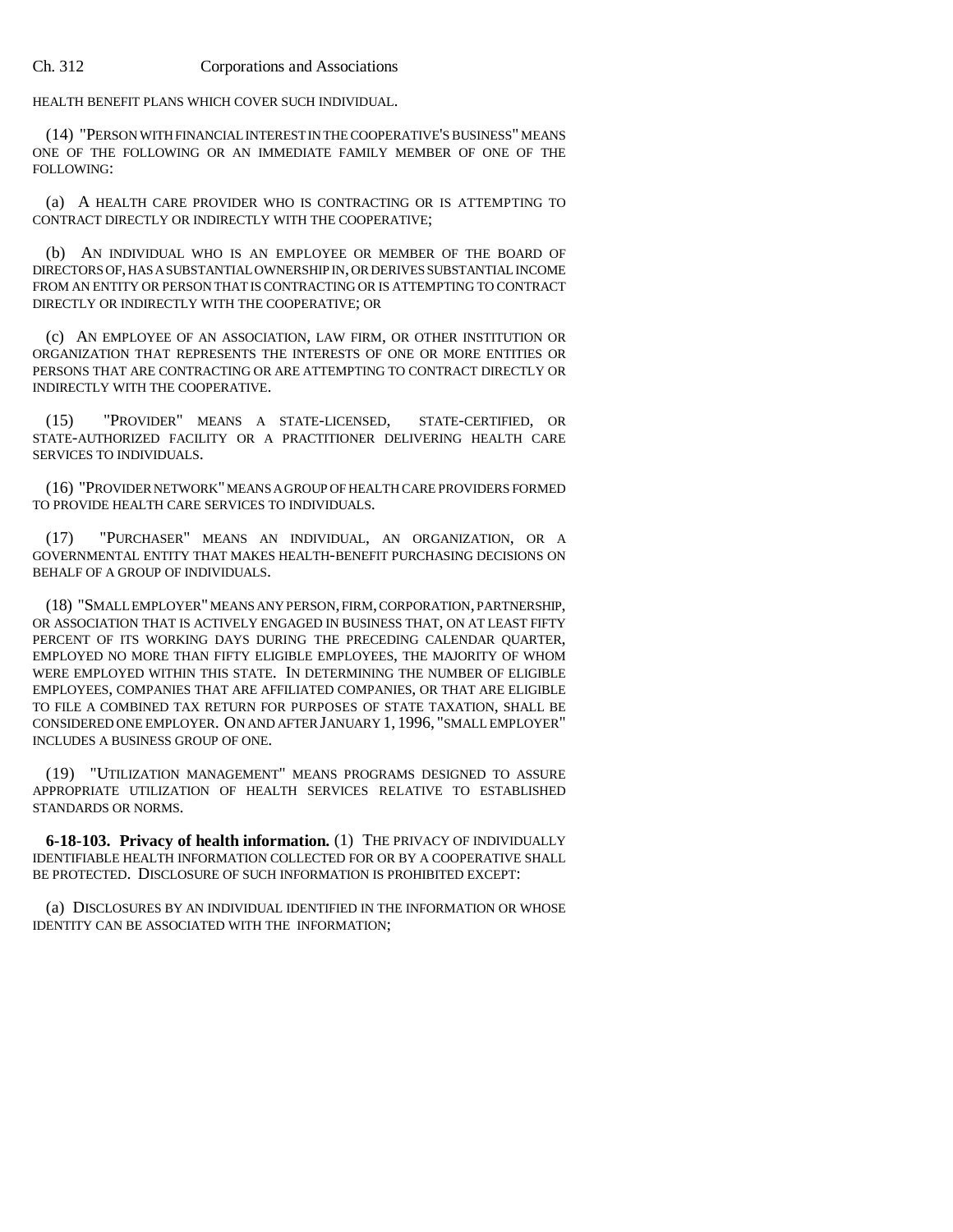(b) DISCLOSURES EXPLICITLY AUTHORIZED THROUGH WRITTEN INFORMED CONSENT PROCEDURES BY AN INDIVIDUAL;

(c) DISCLOSURES TO FEDERAL, STATE, OR LOCAL LAW ENFORCEMENT AGENCIES FOR LAWFUL PURPOSES;

(d) SUBJECT TO RULES PROMULGATED BY THE EXECUTIVE DIRECTOR, DISCLOSURES FOR BONA FIDE RESEARCH PROJECTS.

(2) (a) ALL DISCLOSURES OF INDIVIDUALLY IDENTIFIABLE HEALTH INFORMATION SHALL BE RESTRICTED TO THE MINIMUM AMOUNT OF INFORMATION NECESSARY TO ACCOMPLISH THE PURPOSE FOR WHICH THE INFORMATION IS BEING DISCLOSED.

(b) ANY COOPERATIVE SHALL IMPLEMENT ADMINISTRATIVE, TECHNICAL, AND PHYSICAL SAFEGUARDS FOR THE SECURITY OF IDENTIFIABLE HEALTH INFORMATION.

(3) (a) SUBJECT TO APPROPRIATE PROCEDURES ESTABLISHED BY A COOPERATIVE, AN INDIVIDUAL HAS THE RIGHT TO KNOW WHETHER ANY INDIVIDUAL OR ENTITY USES OR MAINTAINS INDIVIDUALLY IDENTIFIABLE HEALTH INFORMATION CONCERNING THE INDIVIDUAL AND FOR WHAT PURPOSE THE INFORMATION MAY BE USED OR MAINTAINED.

(b) SUBJECT TO APPROPRIATE PROCEDURES ESTABLISHED BY A COOPERATIVE, AN INDIVIDUAL HAS THE RIGHT, WITH RESPECT TO IDENTIFIABLE HEALTH INFORMATION CONCERNING THE INDIVIDUAL THAT IS RECORDED IN ANY FORM OR MEDIUM, TO:

(I) SEE SUCH INFORMATION;

(II) COPY SUCH INFORMATION; AND

(III) HAVE A NOTATION MADE WITH OR IN SUCH INFORMATION INCLUDING SUGGESTIONS FOR AMENDMENTS OR CORRECTIONS TO SUCH INFORMATION REQUESTED BY THE INDIVIDUAL OR THE INDIVIDUAL'S REPRESENTATIVE.

(4) PROVIDER NETWORKS AND PROVIDERS IN A NETWORK SHALL MAINTAIN THE CONFIDENTIALITY OF MEDICAL RECORDS AS OTHERWISE REQUIRED BY LAW, INCLUDING SECTION 18-4-412, C.R.S.

# PART<sub>2</sub>

# HEALTH CARE COVERAGE COOPERATIVES

**6-18-201. Health care coverage cooperatives - establishment - fees.** (1) (a) THERE IS HEREBY AUTHORIZED TO BE CREATED ENTITIES TO BE KNOWN AS HEALTH CARE COVERAGE COOPERATIVES. SUCH COOPERATIVES MAY BE CREATED AS ANY LAWFUL ENTITY UNDER ARTICLES 20 TO 29 OR ARTICLES 55 TO 57 OF TITLE 7, C.R.S., WHICH IS ENTITLED TO OPERATE NOT FOR PROFIT BUT FOR THE MUTUAL BENEFIT OF THE MEMBERS. ENTITIES CREATED PURSUANT TO THIS PART 2, IN ADDITION TO THE MATTERS OTHERWISE REQUIRED, SHALL BE SUBJECT TO THIS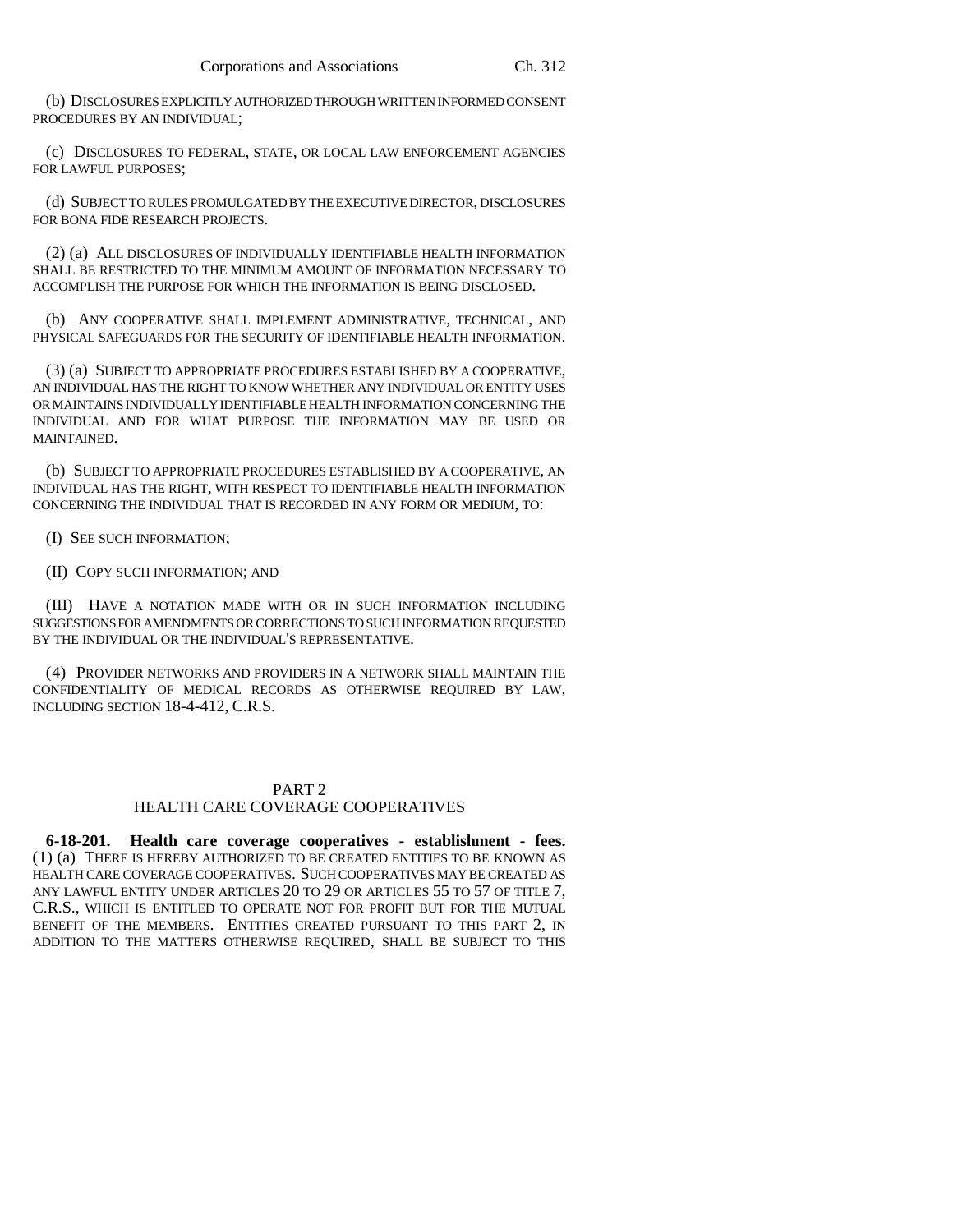ARTICLE.

(b) EACH COOPERATIVE SHALL FOLLOW THE ORGANIZATIONAL REQUIREMENTS AND CORPORATE GOVERNANCE REQUIREMENTS OF ITS STATUTORY INCORPORATION AND, IN ADDITION, SHALL PROVIDE INTERNAL PROCEDURES WHICH COMPLY WITH THE PROVISIONS OF SECTION 6-18-206.

(2) (a) A COOPERATIVE ORGANIZED UNDER THIS PART 2 FOR THE PURPOSES OF SECURING HEALTH CARE COVERAGE FOR ITS MEMBERS AND THEIR ELIGIBLE EMPLOYEES SHALL FILE ARTICLES OF ORGANIZATION WITH THE SECRETARY OF STATE AND SHALL PROVIDE A COPY OF SUCH ARTICLES TO THE EXECUTIVE DIRECTOR IN SUCH FORM AS THE SECRETARY AND THE EXECUTIVE DIRECTOR MAY REQUIRE CONSISTENT WITH THIS PART 2 AND TITLE 7, C.R.S.

(b) ANY PERSON OR ENTITY OPERATING OR HOLDING ITSELF OUT AS A COOPERATIVE CONDUCTING BUSINESS PURSUANT TO THIS PART 2 ON OR AFTER JANUARY 1, 1994, SHALL APPLY FOR AND OBTAIN A CERTIFICATE OF AUTHORITY TO OPERATE AS A COOPERATIVE PURSUANT TO SECTIONS 6-18-202 AND 6-18-203.

(c) NO INDIVIDUAL OR ENTITY THAT ORGANIZES A COOPERATIVE MAY BECOME OR ATTEMPT TO BECOME A PERSON WITH FINANCIAL INTEREST IN THE COOPERATIVE'S BUSINESS FOR A PERIOD OF THREE YEARS AFTER ORGANIZATION OF THE COOPERATIVE.

(3) (a) A COOPERATIVE IS ORGANIZED WHEN THE ARTICLES OF ORGANIZATION ARE FILED BY THE SECRETARY OF STATE OR, IF A DELAYED EFFECTIVE DATE IS SPECIFIED IN THE ARTICLES AS FILED WITH THE SECRETARY OF STATE AND A CERTIFICATE OF WITHDRAWAL IS NOT FILED, ON SUCH DELAYED EFFECTIVE DATE. THE EXISTENCE OF THE COOPERATIVE BEGINS UPON ORGANIZATION; EXCEPT THAT NO COOPERATIVE SHALL SECURE HEALTH CARE COVERAGE FOR ITS MEMBERS UNTIL A CERTIFICATE OF AUTHORITY HAS BEEN ISSUED BY THE EXECUTIVE DIRECTOR.

(b) EXCEPT IN A PROCEEDING BY THE STATE TO CANCEL OR REVOKE THE ORGANIZATION OR INVOLUNTARILY DISSOLVE THE COOPERATIVE, THE SECRETARY OF STATE'S FILING OF THE ARTICLES OF ORGANIZATION IS CONCLUSIVE AND IT SHALL BE INCONTESTABLE THAT ALL CONDITIONS PRECEDENT TO ORGANIZATION HAVE BEEN MET.

(4) EACH COOPERATIVE SHALL FILE A REPORT PURSUANT TO SECTIONS 7-28-101 AND 7-28-102,C.R.S., AND PAY A FEE WHICH SHALL BE DETERMINED AND COLLECTED PURSUANT TO SECTION 24-21-104 (3), C.R.S., IN LIEU OF ALL FRANCHISE OR CORPORATION LICENSE TAXES.

**6-18-202. Issuance of certificate of authority by executive director for cooperative to purchase health care coverage.** (1) (a) (I) (A) A COOPERATIVE CONDUCTING BUSINESS PURSUANT TO THIS PART 2 SHALL FILE AN APPLICATION WITH THE EXECUTIVE DIRECTOR FOR ISSUANCE OF A CERTIFICATE OF AUTHORITY TO PURCHASE HEALTH CARE COVERAGE FOR MEMBERS AND THEIR ELIGIBLE EMPLOYEES. AN APPLICATION SHALL INCLUDE THE FOLLOWING INFORMATION: THE NAME OF THE COOPERATIVE AND ANY AGENT FOR SERVICE OF PROCESS; DETAILS CONCERNING PROVISIONS TO GOVERN THE BUSINESS AND AFFAIRS OF THE COOPERATIVE, INCLUDING MANAGEMENT AND ORGANIZATIONAL STRUCTURE; AN AFFIDAVIT SIGNED UNDER OATH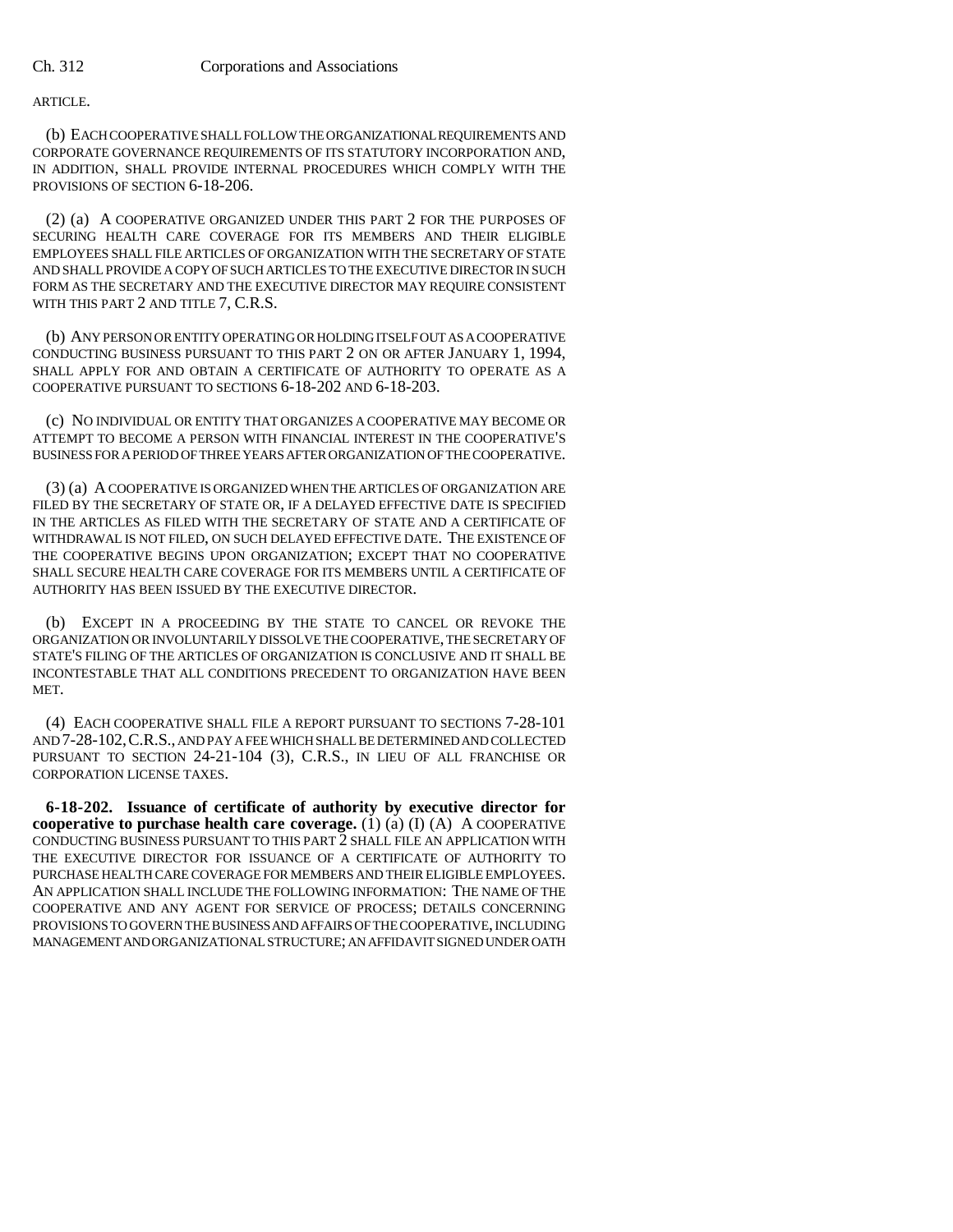BY AN OFFICER OF THE ORGANIZATION THAT THE COOPERATIVE IS IN COMPLIANCE WITH SECTIONS 6-18-201 (2) (c) AND 6-18-205 (3); AND THE NAMES OF MANAGING PERSONNEL OF THE COOPERATIVE. THE EXECUTIVE DIRECTOR SHALL GRANT A CERTIFICATE OF AUTHORITY TO AN APPLICANT UNDER THIS SECTION UNLESS THE APPLICATION FAILS TO COMPLY WITH THE PROVISIONS OF THIS ARTICLE. THE EXECUTIVE DIRECTOR SHALL ESTABLISH AN APPLICATION FILING FEE NOT IN EXCESS OF ONE THOUSAND ONE HUNDRED DOLLARS TO RECOVER THE DIRECT COSTS OF THE EXECUTIVE DIRECTOR IN CONDUCTING THE REVIEW REQUIRED BY THIS SECTION. EACH COOPERATIVE ISSUED A CERTIFICATE OF AUTHORITY PURSUANT TO THIS SECTION SHALL ANNUALLY SUBMIT SUCH INFORMATION AS THE EXECUTIVE DIRECTOR MAY REASONABLY REQUIRE TO DETERMINE THAT A COOPERATIVE CONTINUES TO BE IN COMPLIANCE WITH THE PROVISIONS OF THIS ARTICLE. THE EXECUTIVE DIRECTOR SHALL ESTABLISH A FEE NOT IN EXCESS OF ONE THOUSAND ONE HUNDRED DOLLARS ANNUALLY TO RECOVER THE DIRECT COSTS OF THE EXECUTIVE DIRECTOR IN DETERMINING ANNUALLY THAT A COOPERATIVE IS IN COMPLIANCE WITH THE PROVISIONS OF THIS ARTICLE.

(B) EXCEPT AS PROVIDED IN SECTION 6-18-201 (2) (b), NO COOPERATIVE SHALL TAKE ANY ACTION ENUMERATED IN SECTION 6-18-206 UNLESS A CERTIFICATE OF AUTHORITY HAS BEEN ISSUED PURSUANT TO THIS SECTION BY THE EXECUTIVE DIRECTOR. ANY PERSON OR ENTITY APPLYING TO OBTAIN A CERTIFICATE OF AUTHORITY AS REQUIRED BY SECTION 6-18-201 (2) (b) THAT FAILS TO OBTAIN A CERTIFICATE OF AUTHORITY BY JANUARY 1, 1996, SHALL CEASE TO ENGAGE IN ANY ACTIVITY FOR WHICH A CERTIFICATE OF AUTHORITY IS REQUIRED PURSUANT TO THIS ARTICLE UNTIL A CERTIFICATE OF AUTHORITY IS ISSUED BY THE EXECUTIVE DIRECTOR PURSUANT TO THIS SECTION AND SECTION 6-18-203.

(II) A COOPERATIVE SHALL BE REQUIRED TO POST A BOND RUNNING TO THE PEOPLE OF THE STATE OF COLORADO FOR THE BENEFIT OF MEMBERS OF THE COOPERATIVE AND THEIR ELIGIBLE EMPLOYEES OR DEPOSIT WITH THE EXECUTIVE DIRECTOR A CERTIFICATE OF DEPOSIT OR SECURITIES IN A MINIMUM AMOUNT EQUAL TO AT LEAST TWO MONTHS' PREMIUMS HELD BY THE COOPERATIVE AS OF ITS ANNUAL RENEWAL DATE IN ORDER TO BE GRANTED A CERTIFICATE OF AUTHORITY UNDER THIS SECTION.

(b) ANY COOPERATIVE OR ENTITY WHICH, PRIOR TO JANUARY 1, 1994, IS CONDUCTING ACTIVITIES SUBSTANTIALLY SIMILAR TO THOSE AUTHORIZED UNDER THIS PART 2 MAY CONTINUE TO ENGAGE IN SUCH ACTIVITIES IN ACCORDANCE WITH ANY LAWS OR REGULATIONS GOVERNING SUCH AN ENTITY'S ACTIVITIES, BUT SHALL NOT PERFORM ANY ACTIVITIES AUTHORIZED UNDER THIS PART 2 UNLESS IT HAS ORGANIZED TO BE SUCH A COOPERATIVE AS PROVIDED IN THIS PART 2. THE EXECUTIVE DIRECTOR MAY ESTABLISH PROCEDURES TO ALLOW SUCH ENTITIES AN EXPEDITED TRANSITION PERIOD FOR SECURING A CERTIFICATE OF AUTHORITY ISSUED PURSUANT TO THIS SECTION.

(c) THE EXECUTIVE DIRECTOR MAY GRANT A TEMPORARY CERTIFICATE OF AUTHORITY TO ANY COOPERATIVE. ANY SUCH TEMPORARY CERTIFICATE OF AUTHORITY SHALL BE VALID FOR A PERIOD OF ONE YEAR FROM THE DATE OF ISSUANCE.

(d) NOTWITHSTANDING THE PROVISIONS OF PART 2 OF ARTICLE 72 OF TITLE 24, C.R.S., ANY APPLICATION AND SUPPORTING MATERIAL AND RESPONSES FROM THE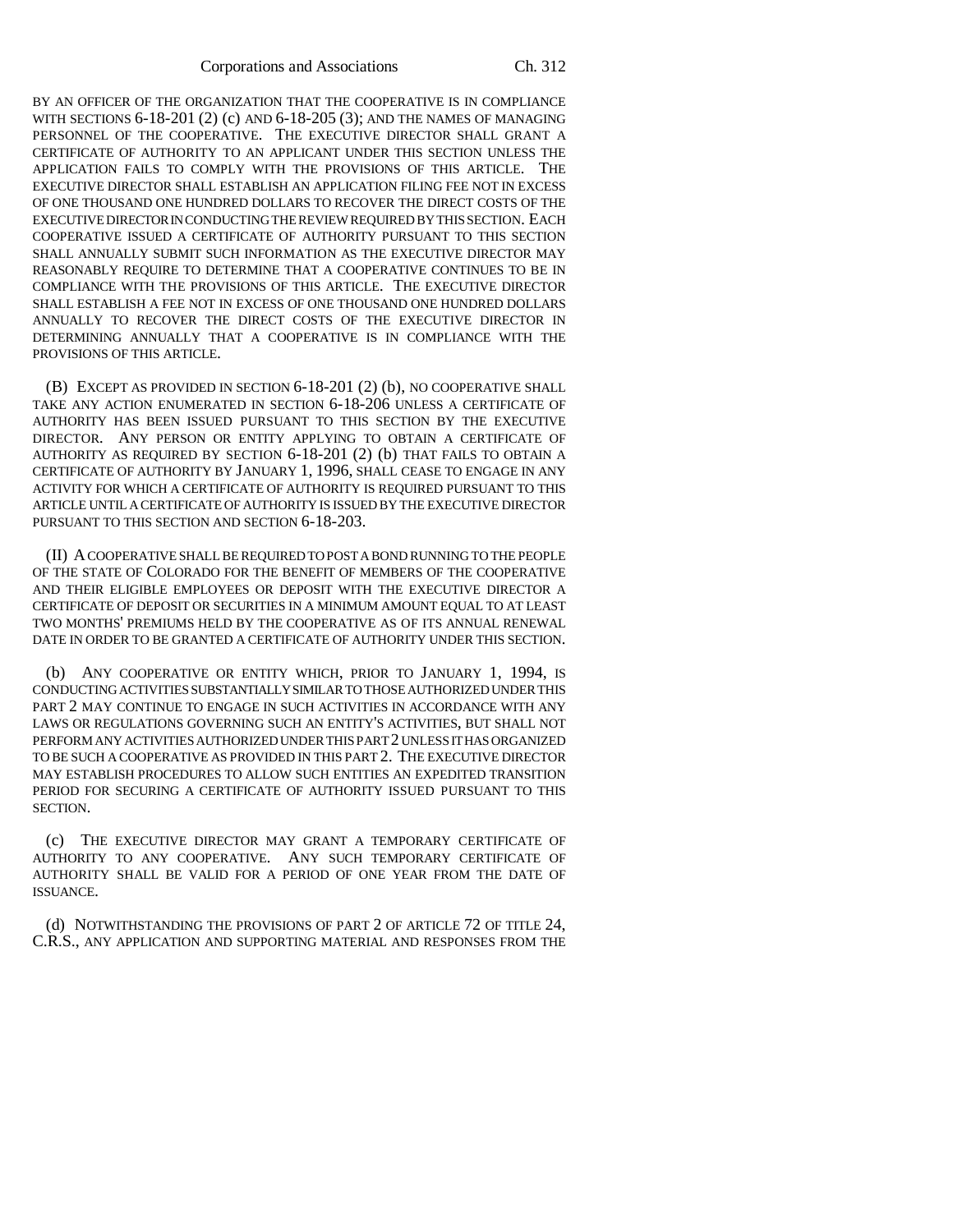EXECUTIVE DIRECTOR SHALL NOT BE CONSIDERED A PUBLIC RECORD UNTIL THE EXECUTIVE DIRECTOR APPROVES THE APPLICATION OR AN ORGANIZER REQUESTS A HEARING ON THE EXECUTIVE DIRECTOR'S ACTION TO DENY APPROVAL OF AN APPLICATION.

(2) THE EXECUTIVE DIRECTOR SHALL RESPOND IN WRITING TO EACH APPLICATION FOR A CERTIFICATE OF AUTHORITY WITHIN THIRTY DAYS AFTER RECEIPT BY THE EXECUTIVE DIRECTOR. THE EXECUTIVE DIRECTOR SHALL EITHER APPROVE ANY SUCH APPLICATION OR SHALL INFORM THE ORGANIZERS OF SPECIFIC CHANGES TO THE APPLICATION NECESSARY TO PERMIT APPROVAL BY VIRTUE OF COMPLIANCE WITH THIS PART 2. EACH APPLICANT MUST RESPOND TO THE EXECUTIVE DIRECTOR'S COMMENTS WITHIN THIRTY DAYS AFTER RECEIPT. THE EXECUTIVE DIRECTOR SHALL APPROVE THE APPLICATION WITHIN THIRTY DAYS AFTER RECEIPT OF SUCH CHANGES OR REOUEST ADDITIONAL CHANGES TO THE APPLICATION. THE TIME LIMITS CONTAINED IN THIS SUBSECTION (2) SHALL APPLY TO ALL PHASES OF THE APPLICATION PROCESS EXCEPT HEARINGS CONDUCTED PURSUANT TO ARTICLE 4 OF TITLE 24, C.R.S.

**6-18-203. Authority to deny application for certificate of authority or to revoke or suspend certificate of authority.** (1) THE EXECUTIVE DIRECTOR MAY DENY AN APPLICATION FOR A CERTIFICATE OF AUTHORITY PURSUANT TO SECTION 6-18-202 OR REVOKE OR SUSPEND A CERTIFICATE OF AUTHORITY OF ANY COOPERATIVE FOUND TO BE IN VIOLATION OF THIS ARTICLE.

(2) (a) ANY PARTY MAY REQUEST A HEARING PURSUANT TO ARTICLE 4 OF TITLE 24, C.R.S., ON ANY ACTION OF THE EXECUTIVE DIRECTOR DENYING AN APPLICATION FOR A CERTIFICATE OF AUTHORITY OR REVOKING OR SUSPENDING A CERTIFICATE OF AUTHORITY.

(b) ANY HEARING CONDUCTED UNDER THIS SECTION SHALL BE CONDUCTED PURSUANT TO ARTICLE 4 OF TITLE 24, C.R.S., AND THE EXECUTIVE DIRECTOR SHALL USE THE SERVICES OF AN ADMINISTRATIVE LAW JUDGE APPOINTED PURSUANT TO PART 10 OF ARTICLE 30 OF TITLE 24, C.R.S.

(c) ANY FINAL DECISION OF THE EXECUTIVE DIRECTOR UNDER THIS PART 2 SHALL BE SUBJECT TO JUDICIAL REVIEW BY THE COURT OF APPEALS PURSUANT TO SECTION 24-4-106 (11), C.R.S.

**6-18-204. Prohibition on cooperatives transacting insurance business.** A COOPERATIVE SHALL NOT PERFORM ANY ACTIVITY INCLUDED IN THE DEFINITION OF TRANSACTING INSURANCE BUSINESS IN THIS STATE, AS PROVIDED IN SECTION 10-3-903, C.R.S., EXCEPT AS OTHERWISE AUTHORIZED IN THE POWERS, DUTIES, AND RESPONSIBILITIES OF COOPERATIVES AS SET FORTH IN SECTION 6-18-206. A COOPERATIVE SHALL NOT ESTABLISH OR OTHERWISE ENGAGE IN THE ACTIVITIES OF A HEALTH MAINTENANCE ORGANIZATION, AS PROVIDED IN SECTION 10-16-102 (8), C.R.S.

**6-18-205. Administrative structure of cooperatives - board of directors officers - employees.** (1) THE AFFAIRS OF THE COOPERATIVE SHALL BE MANAGED IN ACCORDANCE WITH THE LEGAL STRUCTURE REQUIRED OF THE ENTITY AND GOVERNED BY PERSONS ELECTED BY THE MEMBERS FROM THEIR OWN NUMBER. THE GOVERNING BODY OF THE COOPERATIVE SHALL ADOPT BYLAWS AND RULES FOR THE COOPERATIVE.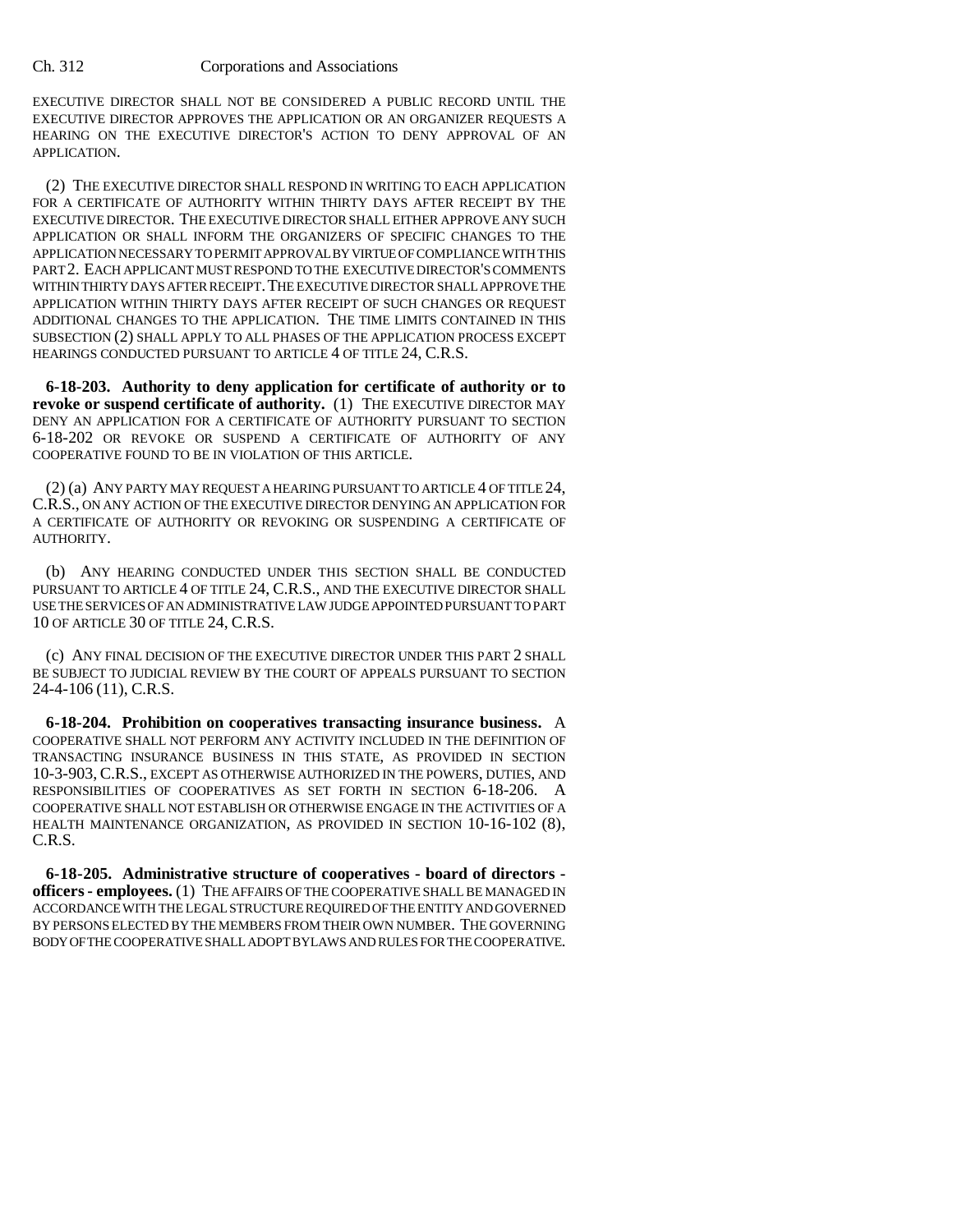MEMBERS OF A COOPERATIVE SHALL BE ENTITLED TO EQUAL PARTICIPATION AND BENEFIT FROM THE COOPERATIVE; EXCEPT THAT A COOPERATIVE AT ITS OPTION MAY EXTEND VOTING RIGHTS TO ELIGIBLE EMPLOYEES. THE GOVERNING BODY OF THE COOPERATIVE SHALL MEET AT SUCH TIMES AND PLACES AS IT DETERMINES NECESSARY TO OPERATE THE COOPERATIVE IN ACCORDANCE WITH THIS PART 2.

(2) A COOPERATIVE MAY PROVIDE A FAIR REMUNERATION FOR THE TIME ACTUALLY SPENT BY ITS OFFICERS AND DIRECTORS IN ITS SERVICE AND FOR THE SERVICE OF THE MEMBERS OF ITS EXECUTIVE COMMITTEE.

(3) AN INDIVIDUAL WHO IS A MEMBER OF A GOVERNING BODY OF A COOPERATIVE MAY NOT BE A PERSON WITH FINANCIAL INTEREST IN THE COOPERATIVE'S BUSINESS DURING:

(a) THE TWELVE-MONTH PERIOD IMMEDIATELY PRIOR TO MEMBERSHIP ON THE GOVERNING BODY; OR

(b) THE INDIVIDUAL'S TERM ON THE GOVERNING BODY OR DURING THE TWELVE-MONTH PERIOD IMMEDIATELY AFTER SERVICE ON SUCH GOVERNING BODY.

(4) THE BYLAWS MAY PROVIDE THAT NO MEMBER OF THE GOVERNING BODY OF A COOPERATIVE SHALL OCCUPY ANY POSITION IN THE COOPERATIVE EXCEPT THE CHIEF EXECUTIVE OFFICER AND SECRETARY ON REGULAR SALARY OR SUBSTANTIALLY FULL-TIME PAY. THE BYLAWS MAY PROVIDE FOR AN EXECUTIVE COMMITTEE AND MAY ALLOT TO THE COMMITTEE ALL THE FUNCTIONS AND POWERS OF THE BOARD OF DIRECTORS, SUBJECT TO THE GENERAL DIRECTION AND CONTROL OF THE BOARD.

(5) WHEN A VACANCY OCCURS ON THE GOVERNING BODY OF A COOPERATIVE OTHER THAN BY EXPIRATION OF TERM, THE REMAINING MEMBERS OF THE GOVERNING BODY SHALL FILL THE VACANCY BY MAJORITY VOTE.

(6) THE GOVERNING BODY OF A COOPERATIVE MAY APPOINT A CHIEF EXECUTIVE OFFICER OF THE COOPERATIVE AND OTHER STAFF NECESSARY TO ADMINISTER THE COOPERATIVE. THE CHIEF EXECUTIVE OFFICER AND OTHER STAFF SERVE AT THE PLEASURE OF THE GOVERNING BODY.

(7) NO COOPERATIVE MAY ASSUME ANY LIABILITY FOR PAYMENT FOR HEALTH CARE SERVICES COVERED BY A PLAN PURCHASED THROUGH THE COOPERATIVE.

**6-18-206. Powers, duties, and responsibilities of cooperatives.** (1) EACH COOPERATIVE ORGANIZED PURSUANT TO THIS PART 2 SHALL:

(a) ESTABLISH THE CONDITIONS OF COOPERATIVE MEMBERSHIP;

(b) PROVIDE TO COOPERATIVE MEMBERS AND THEIR ELIGIBLE EMPLOYEES CLEAR, STANDARDIZED INFORMATION ABOUT EACH LICENSED PROVIDER NETWORK, PROVIDER NETWORK, CARRIER, OR OTHER PROVIDER CONTRACTED WITH BY THE COOPERATIVE INCLUDING BUT NOT LIMITED TO INFORMATION ON PRICE, BENEFITS, COSTS, QUALITY, PATIENT SATISFACTION, MEMBERSHIP, AND RESPONSIBILITIES AND OBLIGATIONS;

(c) ANNUALLY OFFER TO ALL COOPERATIVE MEMBERS ALL OF THE PLANS,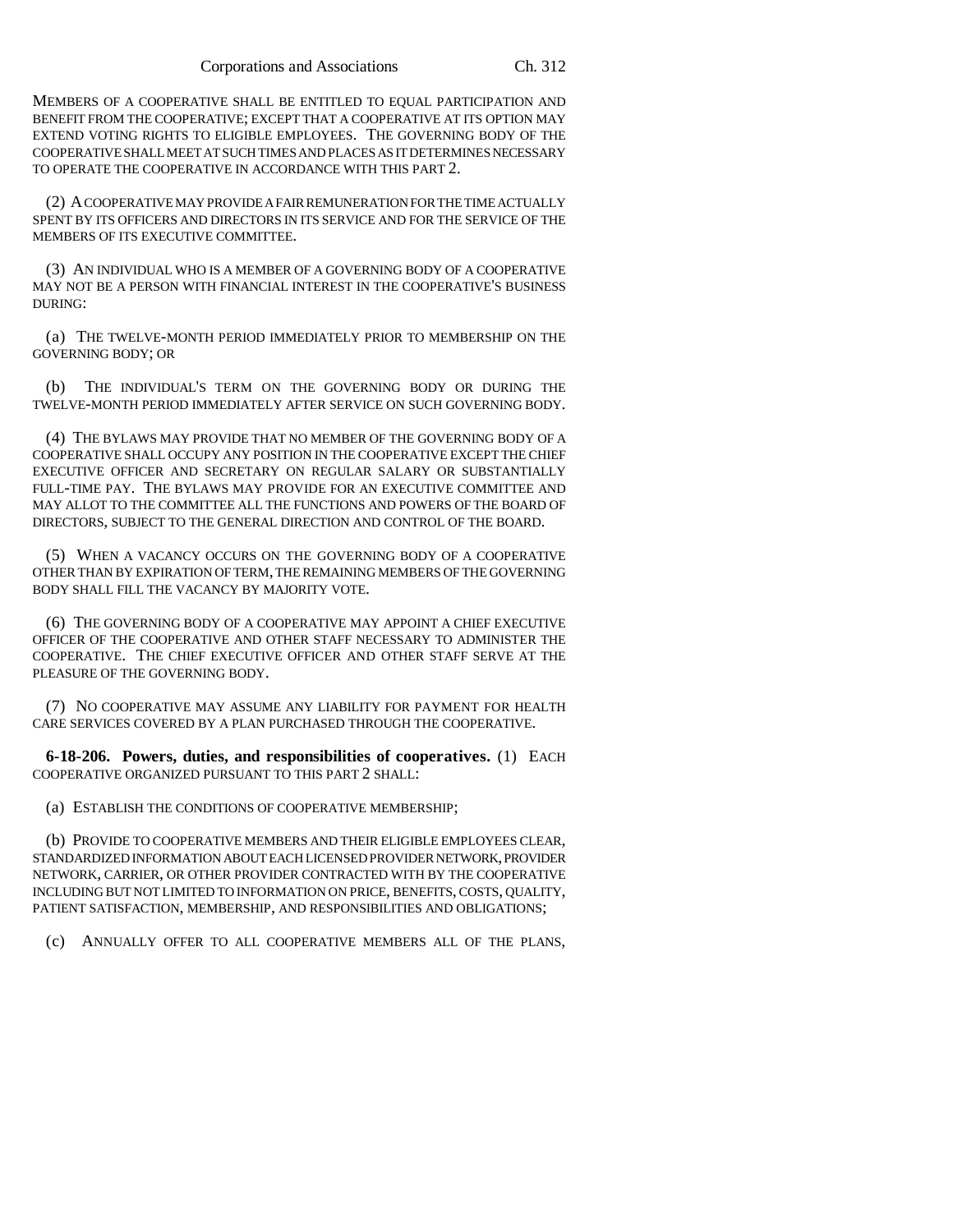PROVIDER NETWORKS, PROVIDERS, AND HEALTH CARRIERS SELECTED BY THE COOPERATIVE; EXCEPT THAT MEMBERS THAT ARE NOT SELF-INSURED MAY ONLY BE OFFERED PLANS OR SERVICES OFFERED BY LICENSED PROVIDER NETWORKS, LICENSED INDIVIDUAL PROVIDERS, AND OTHER CARRIERS. FOR PURPOSES OF THIS PART 2, "SELF-INSURED" MEANS A MEMBER OF A COOPERATIVE THAT IS NOT INSURED UNDER A PLAN UNDERWRITTEN BY A CARRIER OR LICENSED PROVIDER NETWORK. A SELF-INSURED EMPLOYER OR INDIVIDUAL MAY JOIN A COOPERATIVE IN ORDER TO HAVE ACCESS TO THE DISCOUNTED PROVIDER RATES (EXCLUDING CAPITATED AGREEMENTS) WHICH THE COOPERATIVE MAY NEGOTIATE FOR ON BEHALF OF ITS SELF-INSURED MEMBERS.

(d) OFFER DEPENDENT COVERAGE;

(e) OFFER TO ALL MEMBERS AND THEIR ELIGIBLE EMPLOYEES THE STANDARD AND BASIC HEALTH BENEFIT PLANS PROMULGATED PURSUANT TO SECTION 10-8-606, C.R.S.;

(f) OBTAIN THE NECESSARY DATA AND INFORMATION TO PROVIDE TO MEMBERS AND THEIR ELIGIBLE EMPLOYEES THE INFORMATION DESCRIBED IN PARAGRAPH (b) OF THIS SUBSECTION (1);

(g) CONTRACT ONLY FOR INSURANCE FUNCTIONS LISTED IN SECTION 10-3-903, C.R.S., WITH ENTITIES AUTHORIZED TO DO BUSINESS IN THIS STATE BY THE DIVISION OF INSURANCE PURSUANT TO TITLE 10, C.R.S., WHICH HAVE:

(I) THE CAPACITY TO ADMINISTER THE HEALTH BENEFIT PLAN OR SERVICES TO BE OFFERED;

(II) THE ABILITY TO MONITOR AND EVALUATE THE QUALITY AND COST-EFFECTIVENESS OF CARE AND APPLICABLE PROCEDURES;

(III) THE ABILITY TO REPORT QUALITY AND OUTCOMES INFORMATION NECESSARY FOR THE COOPERATIVE TO REPORT QUALITY INFORMATION TO MEMBERS AND THEIR ELIGIBLE EMPLOYEES; AND

(IV) THE ABILITY TO ASSURE MEMBERS AND THEIR ELIGIBLE EMPLOYEES ADEQUATE ACCESS TO HEALTH CARE PROVIDERS, INCLUDING AN ADEQUATE NUMBER AND TYPE OF PROVIDERS FOR THE RISK POOL INVOLVED;

(h) DEVELOP AND IMPLEMENT A MARKETING PLAN THAT WILL WIDELY PUBLICIZE THE COOPERATIVE TO POTENTIAL MEMBERS AND THEIR ELIGIBLE EMPLOYEES AND DEVELOP AND IMPLEMENT METHODS FOR INFORMING THE PUBLIC ABOUT THE COOPERATIVE AND ITS SERVICES;

(i) STATE CLEARLY ALL ADMINISTRATIVE AND BROKER OR AGENT FEES ASSOCIATED WITH MEMBERSHIP IN ALL MATERIALS PUBLISHED FOR THE PURPOSE OF SOLICITING MEMBERS AND THEIR ELIGIBLE EMPLOYEES OR WHICH MAY BE USED BY POTENTIAL MEMBERS IN DECIDING WHETHER TO JOIN THE COOPERATIVE;

(j) ESTABLISH ADMINISTRATIVE AND ACCOUNTING PROCEDURES FOR THE OPERATION OF THE COOPERATIVE AND MEMBERS' SERVICES, PREPARE AN ANNUAL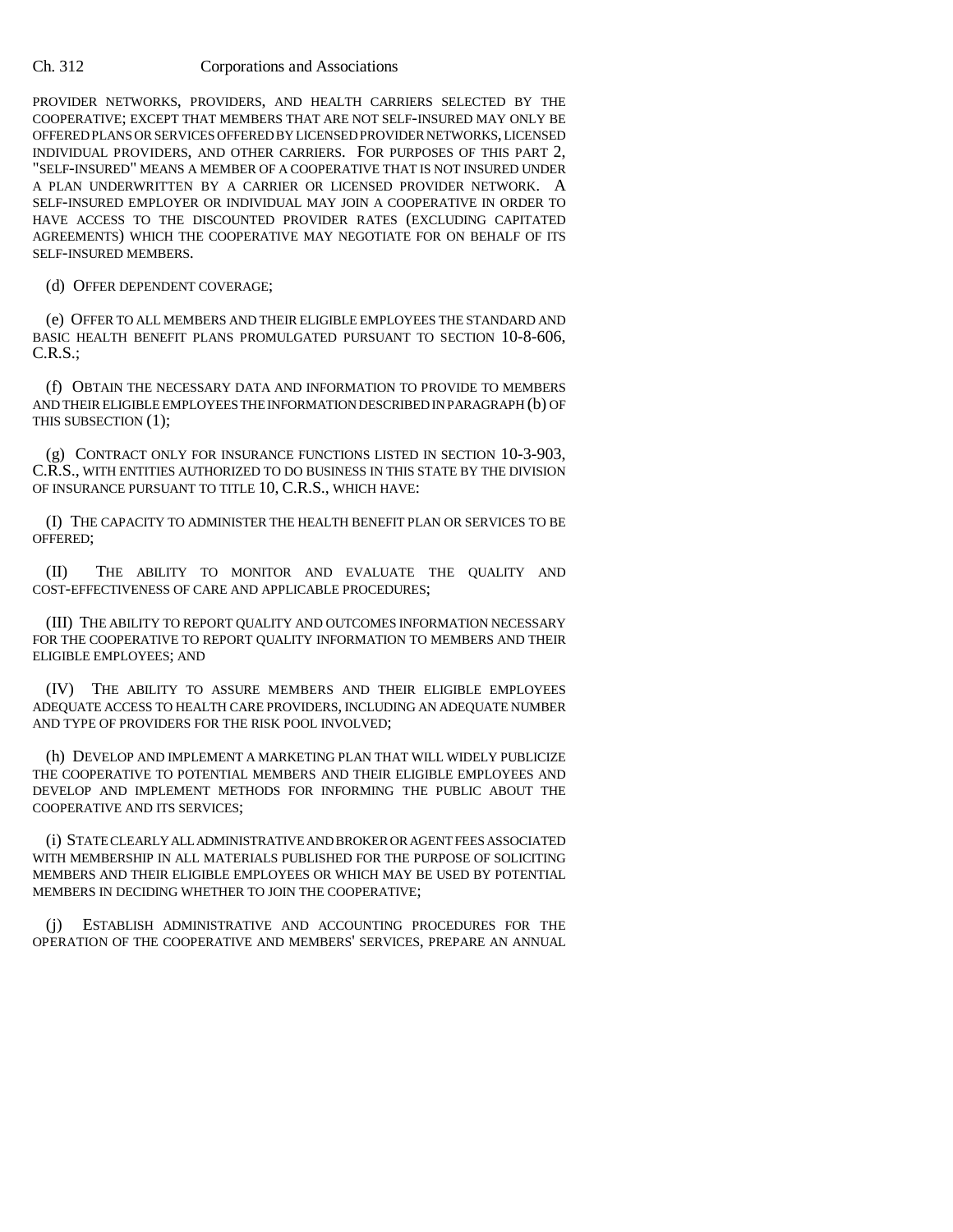COOPERATIVE BUDGET, AND PREPARE ANNUAL PROGRAM AND FISCAL REPORTS ON COOPERATIVE OPERATIONS;

(k) MAINTAIN ALL RECORDS, REPORTS, AND OTHER INFORMATION OF THE COOPERATIVE;

(l) MAINTAIN A TRUST ACCOUNT OR ACCOUNTS FOR THE DEPOSIT OF PREMIUM MONEYS COLLECTED PURSUANT TO PARAGRAPH (e) OF SUBSECTION (2) OF THIS SECTION, TO BE PAID TO CARRIERS OR LICENSED PROVIDER NETWORKS OR LICENSED INDIVIDUAL PROVIDERS FOR COVERAGE OFFERED THROUGH THE COOPERATIVE. A COOPERATIVE SHALL HAVE A FIDUCIARY DUTY WITH RESPECT TO PREMIUM MONEYS COLLECTED FOR CARRIERS AND LICENSED PROVIDER NETWORKS OFFERED THROUGH THE COOPERATIVE.

(m) ANNUALLY REPORT ON OPERATIONS OF THE COOPERATIVE, INCLUDING PROGRAM AND FINANCIAL OPERATIONS, AND PROVIDE FOR INTERNAL AND INDEPENDENT AUDITS;

(n) DISCLOSE TO MEMBERS AND POTENTIAL MEMBERS IF THE COOPERATIVE HAS BEEN GRANTED A TEMPORARY CERTIFICATE OF AUTHORITY PURSUANT TO SECTION 6-18-202 (1) (c);

(o) OFFER THE SAME PREMIUMS AND ANY NEGOTIATED HEALTH CARE PRICES TO ALL MEMBER CLASSES, IF ANY, EQUALLY; EXCEPT THAT A COOPERATIVE MAY OFFER DIFFERENT PREMIUMS OR NEGOTIATED HEALTH CARE PRICES TO MEMBERS WHO ARE NOT SMALL EMPLOYERS;

(p) TREAT ALL MEMBERS WITHIN A CLASS EQUALLY WITH REGARD TO MEMBERSHIP AND ADMINISTRATIVE FEES AND BENEFITS OF MEMBERSHIP.

(2) EACH COOPERATIVE ORGANIZED PURSUANT TO THIS PART 2 MAY:

(a) DETERMINE, FROM TIME TO TIME, THE NEED TO ESTABLISH CLASSES OF MEMBERSHIP;

(b) SET REASONABLE FEES FOR MEMBERSHIP IN THE COOPERATIVE WHICH WILL FINANCE ALL REASONABLE AND NECESSARY COSTS INCURRED IN ADMINISTERING THE COOPERATIVE;

(c) OFFER ANY AND ALL HEALTH BENEFIT PACKAGES PERMITTED UNDER LAW IN ADDITION TO THE STANDARD AND BASIC HEALTH BENEFIT PLANS PROMULGATED PURSUANT TO SECTION 10-8-606, C.R.S.;

(d) REQUIRE, AS A CONDITION OF MEMBERSHIP, THAT ALL EMPLOYERS INCLUDE ALL THEIR EMPLOYEES OR A MINIMUM PERCENTAGE OF EMPLOYEES IN COVERAGE PURCHASED THROUGH THE COOPERATIVE. THE COOPERATIVE MAY REQUIRE AN EMPLOYER MAKING MEMBERSHIP APPLICATION TO A COOPERATIVE WHICH WOULD ENTAIL ENTERING FEWER THAN ONE HUNDRED PERCENT OF SUCH EMPLOYER'S ELIGIBLE EMPLOYEES OR DEPENDENTS TO DEMONSTRATE, UNDER STANDARDS CONSISTENT WITH THE PROVISIONS OF PARAGRAPH (g) OF SUBSECTION (3) OF THIS SECTION, THAT THE RESULT OF SUCH MEMBERSHIP MAY NOT RESULT IN AN ADVERSE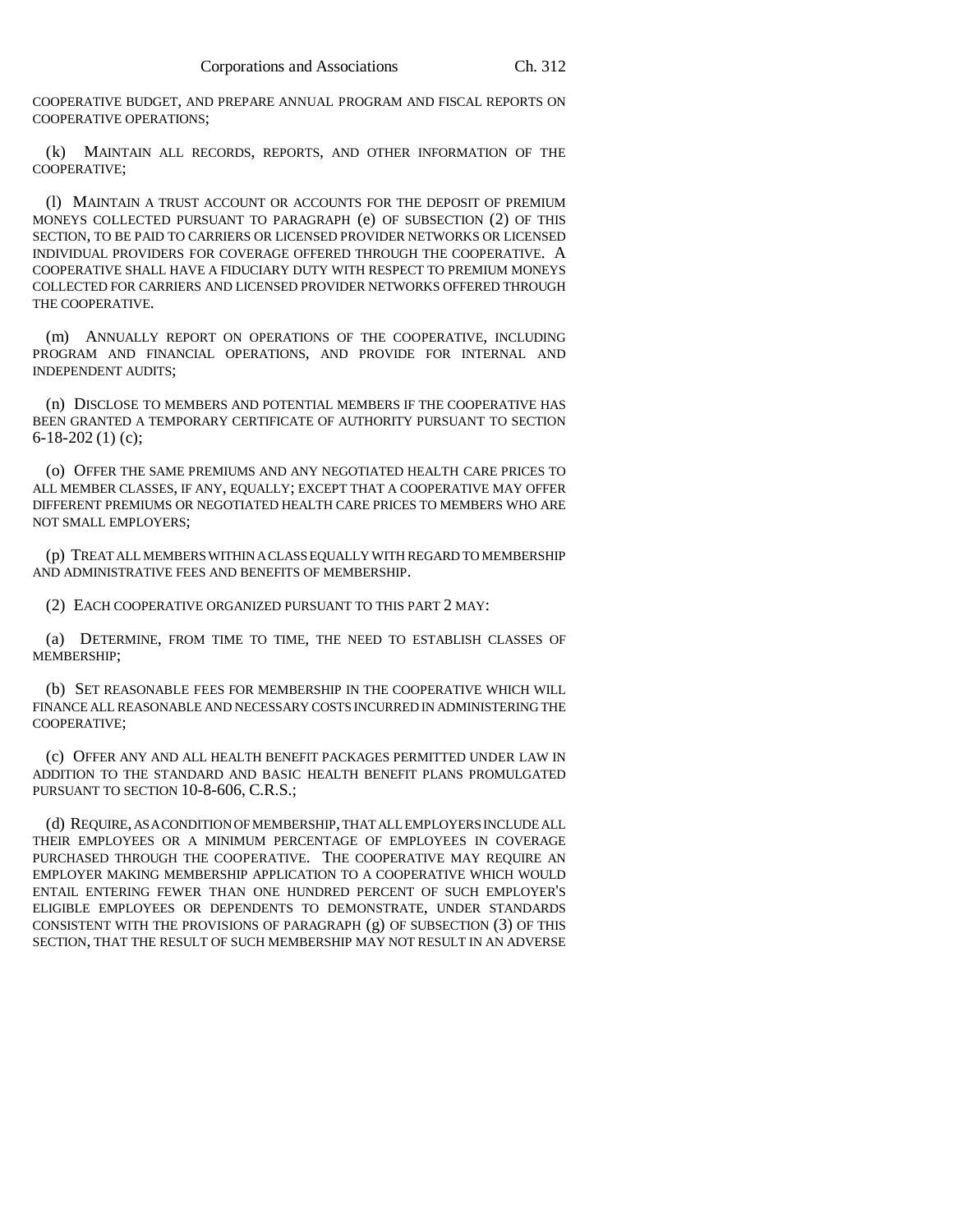SELECTION GROUP BEING BROUGHT INTO THE COOPERATIVE OR THAT THE ACTION WOULD OTHERWISE ACT AS A FORM OF RISK SELECTION OR RISK AVOIDANCE.

(e) SUBJECT TO PARAGRAPH (l) OF SUBSECTION (1) OF THIS SECTION, PROVIDE PREMIUM COLLECTION SERVICES FOR PLANS AND LICENSED PROVIDER NETWORKS OR LICENSED INDIVIDUAL PROVIDERS OFFERED THROUGH THE COOPERATIVE;

(f) REJECT OR ALLOW A CARRIER TO REJECT AN EMPLOYER FROM MEMBERSHIP OR DROP OR ALLOW A CARRIER TO DROP AN EMPLOYER FROM MEMBERSHIP IF THE EMPLOYER OR ANY OF ITS EMPLOYEE MEMBERS FAIL TO PAY PREMIUMS OR ENGAGE IN FRAUD OR MATERIAL MISREPRESENTATION IN CONNECTION WITH A PLAN PURCHASED THROUGH THE COOPERATIVE. IF AN EMPLOYER OR EMPLOYEE IS DROPPED FROM MEMBERSHIP, THE EMPLOYEE SHALL BE ENTITLED TO CONTINUATION AND CONVERSION COVERAGE AS PROVIDED FOR UNDER APPLICABLE STATE OR FEDERAL CONTINUATION LAWS AND THE STATE CONVERSION LAW.

(g) CONTRACT WITH QUALIFIED INDEPENDENT THIRD PARTIES FOR ANY SERVICE NECESSARY TO CARRY OUT THE POWERS AND DUTIES AUTHORIZED OR REQUIRED BY THIS ARTICLE;

(h) CONTRACT WITH LICENSED INSURANCE AGENTS OR BROKERS TO MARKET COVERAGE MADE AVAILABLE THROUGH THE COOPERATIVE TO ITS MEMBERS. A COOPERATIVE SHALL USE A UNIFORM FEE SCHEDULE FOR ALL AGENTS AND BROKERS WHICH MAY NOT VARY BASED ON THE ACTUAL OR EXPECTED HEALTH STATUS OR MEDICAL UTILIZATION OF THE GROUP TO WHICH COVERAGE IS SOLD.

(i) EXCLUDE ANY CARRIER, PROVIDER NETWORK, OR PROVIDER OR FREEZE ENROLLMENT IN ANY CARRIER, PROVIDER NETWORK, OR PROVIDER FOR FAILURE TO ACHIEVE ESTABLISHED QUALITY, ACCESS, OR INFORMATION REPORTING STANDARDS OF THE COOPERATIVE;

(j) PROHIBIT MEMBERS WHO DROP COVERAGE THROUGH THE COOPERATIVE FROM REENROLLING FOR UP TO TWELVE MONTHS IN COVERAGE PURCHASED THROUGH THE COOPERATIVE;

(k) REQUIRE THAT MEMBERS AND THEIR ELIGIBLE EMPLOYEES CONTINUE TO PAY ADMINISTRATIVE FEES THAT ARE PART OF THE CONTRACT WITH THE COOPERATIVE IF A MEMBER OR ELIGIBLE EMPLOYEE CANCELS PRIOR TO COMPLETION OF A CONTRACT PERIOD;

(l) OFFER COVERAGE FOR INDIVIDUALS WHO ARE MEMBERS. IF COVERAGE IS OFFERED TO INDIVIDUALS AS MEMBERS, THE COOPERATIVE MAY REQUIRE THAT INDIVIDUALS INCLUDE ALL DEPENDENTS UNDER SUCH COVERAGE.

(3) EACH COOPERATIVE ORGANIZED PURSUANT TO THIS PART 2 MAY NOT:

(a) EXCLUDE ANY SMALL EMPLOYER OR ELIGIBLE EMPLOYEE OR DEPENDENT OF A SMALL EMPLOYER FROM MEMBERSHIP IN THE COOPERATIVE WHO AGREES TO PAY FEES FOR MEMBERSHIP AND ANY PREMIUM FOR COVERAGE THROUGH THE COOPERATIVE AND WHO ABIDES BY THE BYLAWS AND RULES OF THE COOPERATIVE;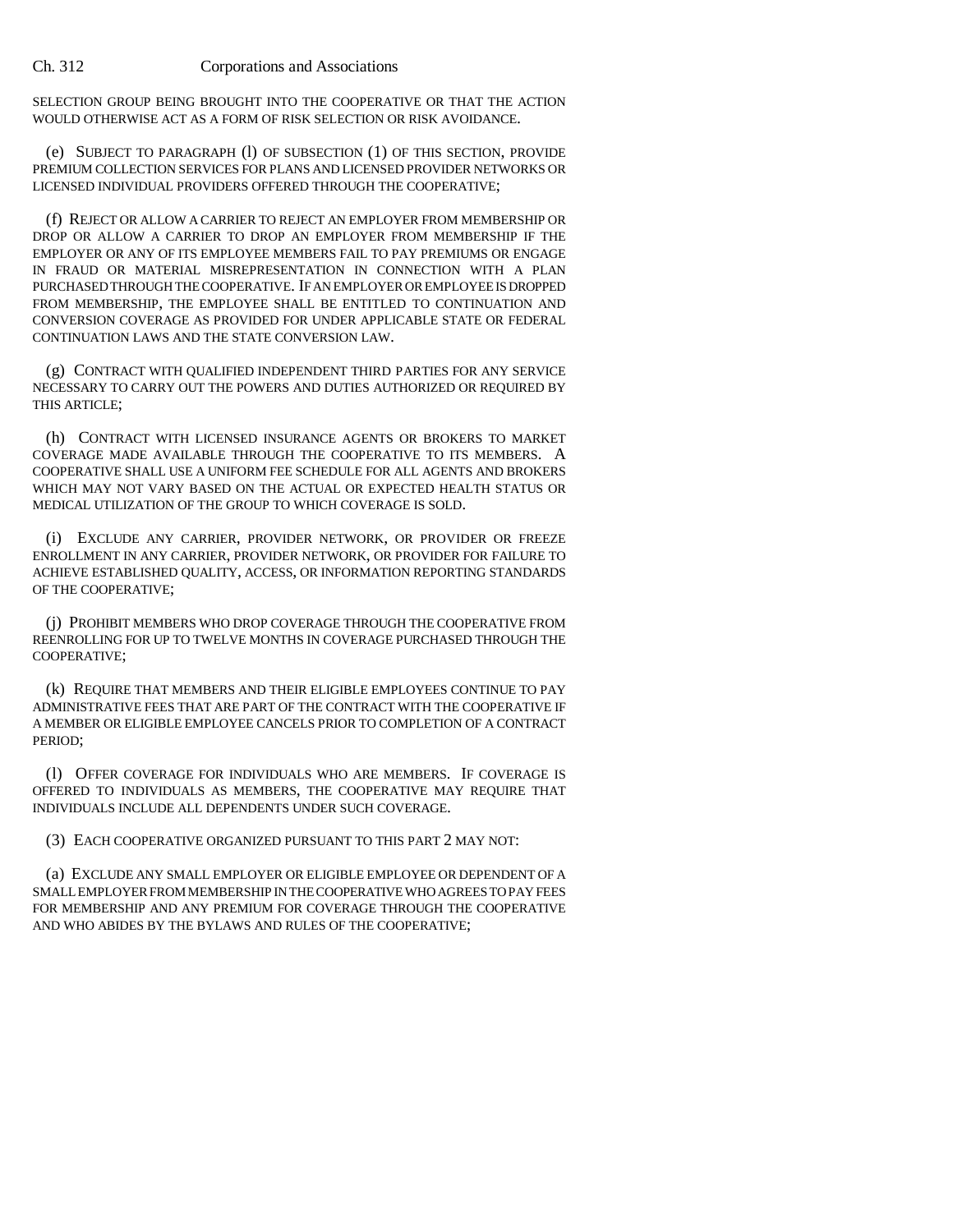(b) DIFFERENTIATE CLASSES OF MEMBERSHIP ON THE BASIS OF INDUSTRY TYPE, RACE, RELIGION, GENDER, EDUCATION, HEALTH STATUS, OR INCOME;

(c) COMMIT ANY ACT CONSTITUTING A REBATE PROHIBITED PURSUANT TO SECTION 10-3-1104 (1) (g), C.R.S. THE EXECUTIVE DIRECTOR SHALL HAVE ALL OF THE POWERS OF THE INSURANCE COMMISSIONER CONTAINED IN PART 11 OF ARTICLE 3 OF TITLE 10, C.R.S., TO ENFORCE THE PROVISIONS OF THIS PARAGRAPH (c).

(d) PROHIBIT ANY HOSPITAL, HEALTH MAINTENANCE ORGANIZATION, OR OTHER PROVIDER, AS A CONDITION OF CONTRACTING TO PROVIDE SERVICES THROUGH THE COOPERATIVE, FROM PROVIDING SERVICES THROUGH A SUBCONTRACT OR SUBCONTRACTS WITH ANY OTHER HOSPITAL, HEALTH MAINTENANCE ORGANIZATION, OR OTHER PROVIDER MEETING THE COOPERATIVE'S QUALITY STANDARDS;

(e) CHARGE ANY FEE NOT DIRECTLY RELATED TO ADMINISTERING HEALTH CARE PURCHASING FUNCTIONS OR FOR NONHEALTH CARE RELATED ACTIVITIES;

(f) AS A CONDITION OF MEMBERSHIP, REQUIRE ANY MEMBER, ELIGIBLE EMPLOYEE, OR DEPENDENT TO SUBSCRIBE TO NONHEALTH CARE RELATED PRODUCTS OR SERVICES;

(g) KNOWINGLY OPERATE THE COOPERATIVE OR MARKET THE COOPERATIVE IN A COUNTY OR PRIMARY METROPOLITAN STATISTICAL AREA IN A WAY WHICH WOULD CAUSE THE COOPERATIVE TO SELECT A RISK POOL WITH ACTUARIALLY PROJECTED HEALTH CARE UTILIZATION OVER A TWO-YEAR PERIOD WHICH IS BELOW THE PROJECTED AVERAGE FOR ALL INDIVIDUALS RESIDING IN THAT COUNTY OR PRIMARY METROPOLITAN STATISTICAL AREA. SUCH MEASUREMENT AND COMPARISON OF PROJECTED UTILIZATION BY MEMBERS OF THE COOPERATIVE TO ALL INDIVIDUALS SHALL BE DONE ON A COUNTY OR PRIMARY METROPOLITAN STATISTICAL AREA BASIS AND NOT ACROSS ALL MEMBERS OF THE COOPERATIVE.

(h) KNOWINGLY AUTHORIZE OR SELECT ANY CARRIER, LICENSED PROVIDER NETWORK, LICENSED INDIVIDUAL PROVIDER, PROVIDER, OR INDIVIDUAL PROVIDER WHICH DOES NOT COMPLY WITH OR CONFORM TO THE APPLICABLE PROVISIONS OF TITLE 10, C.R.S.

**6-18-207. Marketing requirements of cooperatives.** (1) A COOPERATIVE SHALL USE APPROPRIATE, EFFICIENT, AND STANDARDIZED MEANS TO NOTIFY MEMBERS AND PROSPECTIVE MEMBERS AND THEIR ELIGIBLE EMPLOYEES OF THE AVAILABILITY OF SPONSORED HEALTH CARE COVERAGE FROM THE COOPERATIVE.

(2) A COOPERATIVE SHALL MAKE AVAILABLE TO MEMBERS AND PROSPECTIVE MEMBERS AND THEIR ELIGIBLE EMPLOYEES MARKETING MATERIALS THAT ACCURATELY SUMMARIZE THE HEALTH BENEFIT PLANS THAT ARE OFFERED BY ITS LICENSED PROVIDER NETWORKS, LICENSED INDIVIDUAL PROVIDERS, AND OTHER CARRIERS, AND RATES, COSTS, AND ACCREDITATION INFORMATION RELATING TO THOSE PLANS. A COOPERATIVE SHALL ALSO SUMMARIZE THE SERVICES OFFERED BY ALL OTHER PROVIDER NETWORKS AND INDIVIDUAL PROVIDERS THE COOPERATIVE OFFERS, THE RATES FOR THOSE SERVICES, AND ACCREDITATION INFORMATION RELATING TO THOSE PROVIDER NETWORKS.

(3) ANNUALLY, A COOPERATIVE SHALL OFFER EACH MEMBER ALL LICENSED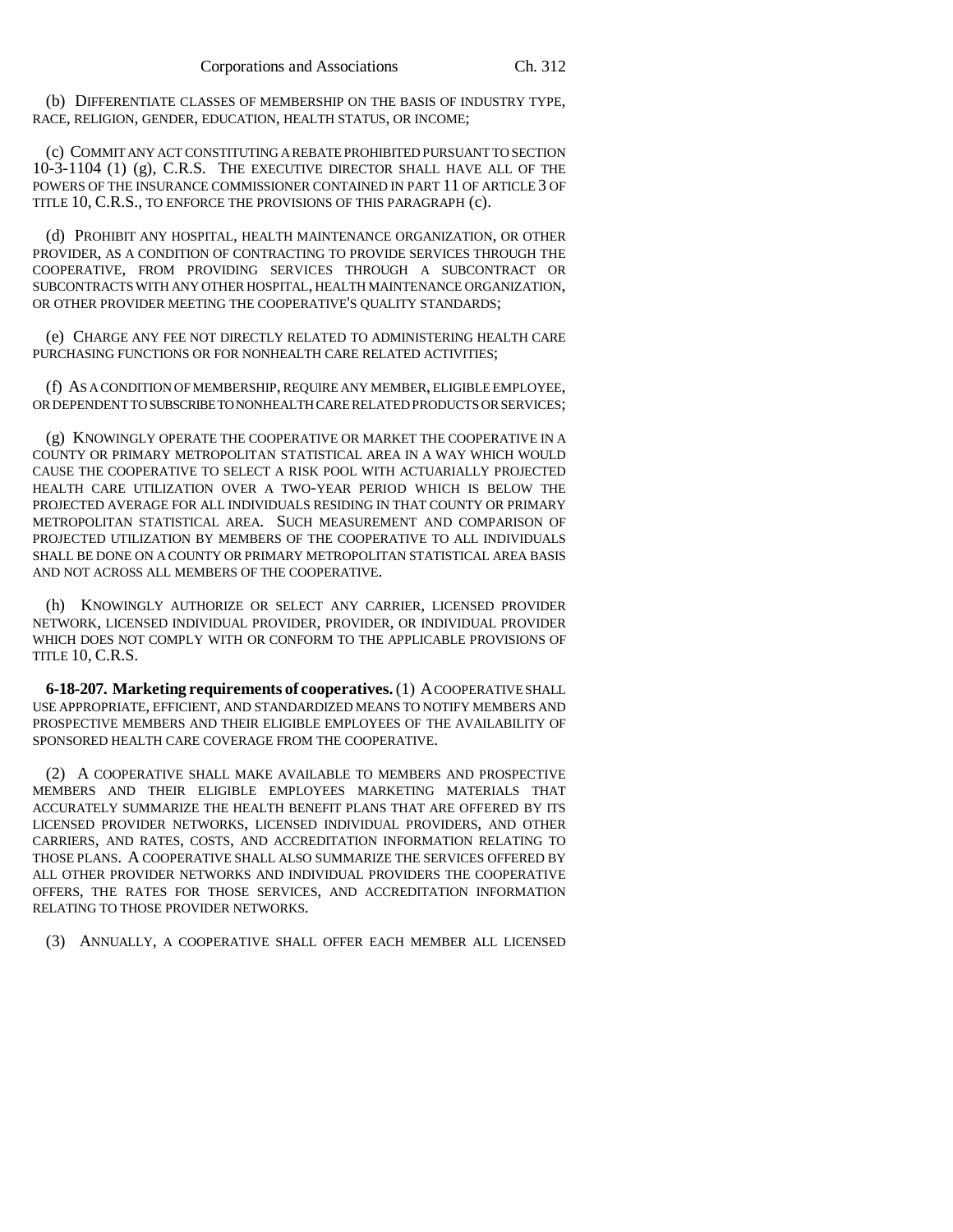PROVIDER NETWORKS, LICENSED INDIVIDUAL PROVIDERS, AND CARRIERS AVAILABLE IN THE COOPERATIVE AND PROVIDE MEMBERS WITH THE APPROPRIATE MATERIALS RELATING TO THOSE PLANS. A COOPERATIVE MAY OFFER NONLICENSED PROVIDER NETWORKS OR INDIVIDUAL PROVIDERS ONLY TO SELF-INSURED MEMBERS OF THE COOPERATIVE. NONLICENSED PROVIDER NETWORKS OR INDIVIDUAL PROVIDERS MAY ALSO BE OFFERED TO MEMBERS NOT SELF-INSURED IF THE SERVICES OFFERED DO NOT INVOLVE TRANSACTING INSURANCE BUSINESS, AS DEFINED IN SECTION 10-3-903, C.R.S. THE MEMBERS MAY CHOOSE WHICH HEALTH BENEFIT PLANS SHALL BE OFFERED TO ELIGIBLE EMPLOYEES AND MAY CHANGE THE SELECTION EACH YEAR. THE EMPLOYEE MAY BE GIVEN OPTIONS WITH REGARD TO HEALTH BENEFITS PLANS AND THE TYPE OF MANAGED CARE SYSTEM UNDER WHICH BENEFITS WILL BE PROVIDED.

**6-18-208. Violations of article by persons involved with operations of cooperatives - enforcement - penalties.** (1) AS USED IN THIS SECTION, UNLESS THE CONTEXT OTHERWISE REQUIRES, "RESPONSIBLE PARTY" MEANS A MEMBER OF THE GOVERNING BODY OR AN EXECUTIVE OFFICER OF A COOPERATIVE.

(2) (a) AFTER PROVIDING A HEARING PURSUANT TO ARTICLE 4 OF TITLE 24,C.R.S., THE EXECUTIVE DIRECTOR MAY ENFORCE THE PROVISIONS OF THIS PART 2 BY ISSUING ORDERS DIRECTED TO ANY RESPONSIBLE PARTY, INCLUDING BUT NOT LIMITED TO CEASE AND DESIST ORDERS, AS ARE DEEMED NECESSARY IF THE EXECUTIVE DIRECTOR FINDS THAT:

(I) SUCH PERSON HAS VIOLATED THIS ARTICLE OR ANY LAWFUL REGULATION PROMULGATED THEREUNDER, ENGAGED IN ANY UNSAFE OR UNSOUND PRACTICE IN CONNECTION WITH A COOPERATIVE, ENGAGED IN AN ACT, OMISSION, OR PRACTICE WHICH CONSTITUTES A BREACH OF FIDUCIARY DUTY TO A COOPERATIVE, OR HAS BEEN FOUND LIABLE FOR OR GUILTY OF A CIVIL OR CRIMINAL OFFENSE AFFECTING SUCH PERSON'S QUALIFICATION TO SERVE IN SUCH CAPACITY; OR

(II) (A) THE COOPERATIVE HAS SUFFERED OR APPEARS LIKELY TO SUFFER SUBSTANTIAL FINANCIAL LOSS OR THAT THE INTERESTS OF ITS MEMBERS AND ELIGIBLE EMPLOYEES COULD BE SERIOUSLY PREJUDICED BY REASON OF SUCH VIOLATION, PRACTICE, BREACH OF FIDUCIARY DUTY, OR OFFENSE;

(B) SUCH PERSON HAS RECEIVED FINANCIAL GAIN FROM SUCH VIOLATION, PRACTICE, BREACH OF FIDUCIARY DUTY, OR OFFENSE; OR

(C) SUCH VIOLATION INVOLVES SERIOUS DISHONESTY OR DEMONSTRATES A WILLFUL OR CONTINUING DISREGARD FOR THE SAFETY OR SOUNDNESS OF THE COOPERATIVE.

(b) IN ADDITION, THE EXECUTIVE DIRECTOR MAY IMPOSE A CIVIL PENALTY IN AN AMOUNT UP TO TWENTY-FIVE THOUSAND DOLLARS FOR EACH VIOLATION.

(c) IN ADDITION TO THE PENALTY PROVIDED IN PARAGRAPH (b) OF THIS SUBSECTION (2), IF THE EXECUTIVE DIRECTOR DETERMINES THAT ANY PERSON IS IN VIOLATION OF THE PROVISIONS OF SECTION 6-18-201 (2) (c) OR 6-18-205 (3), THE EXECUTIVE DIRECTOR MAY ORDER THE RESPONSIBLE PARTY SUSPENDED OR REMOVED FROM OFFICE.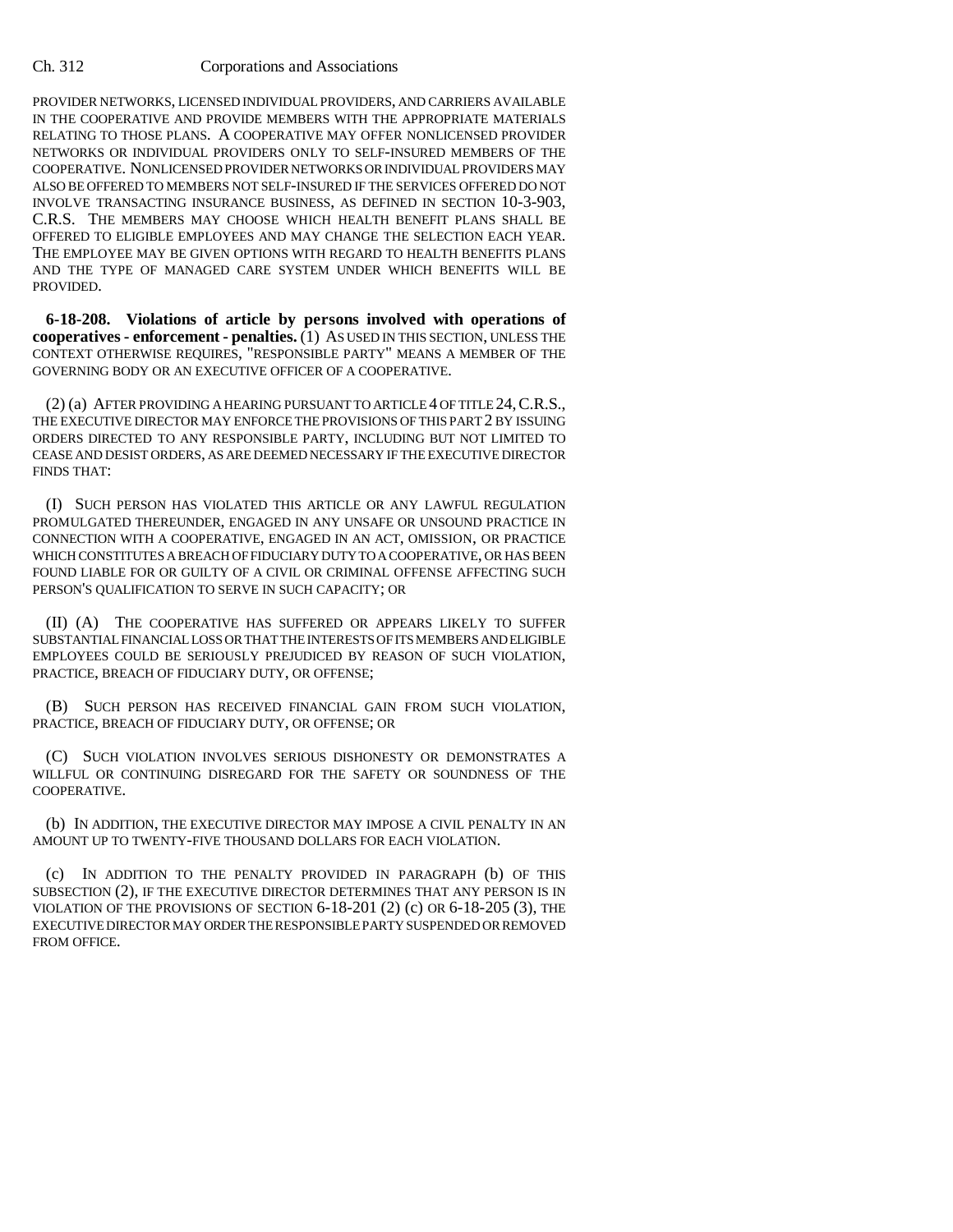(d) IF THE EXECUTIVE DIRECTOR FINDS THAT EXTRAORDINARY CIRCUMSTANCES EXIST WHICH REQUIRE IMMEDIATE ACTION, SUCH ACTION MAY BE TAKEN IMMEDIATELY PURSUANT TO SECTION 24-4-105 (12), C.R.S., BUT A SUBSEQUENT HEARING SHALL PROMPTLY BE AFFORDED UPON APPLICATION TO RESCIND THE ACTION TAKEN.

(e) THE EXECUTIVE DIRECTOR MAY INITIATE INFORMAL ACTIONS TO ENFORCE THIS ARTICLE UNDER THE PROVISIONS OF THIS SECTION, SPECIFICALLY, WRITTEN AGREEMENTS WITH, INFORMAL COMMITMENT LETTERS FROM, OR THE FORWARDING OF A LETTER OF REPRIMAND TO A COOPERATIVE OR RESPONSIBLE PARTY.

(3) ANY PERSON ADVERSELY AFFECTED BY AN ORDER ISSUED PURSUANT TO THIS SECTION MAY, WITHIN TWENTY DAYS AFTER THE DATE OF THE ORDER, APPEAL SUCH ORDER UNDER SECTION 24-4-106 (11), C.R.S. ANY SUCH APPEAL SHALL NOT OPERATE TO STAY OR VACATE A DECISION OR ORDER UNLESS A COURT ISSUES SUCH AN ORDER. THE EXECUTIVE DIRECTOR MAY RECOVER REASONABLE ATTORNEY FEES INCURRED TO ENFORCE THE ORDER.

# PART 3 PROVIDER NETWORKS

**6-18-301. Legislative declaration.** (1) THE GENERAL ASSEMBLY HEREBY FINDS, DETERMINES, AND DECLARES THAT THE RAPIDLY CHANGING HEALTH CARE MARKET PROVIDES UNIQUE OPPORTUNITIES FOR HEALTH CARE PROVIDERS TO ORGANIZE THEMSELVES INTO NEW FORMS OF COLLABORATIVE SYSTEMS TO DELIVER HIGH QUALITY HEALTH CARE AT COMPETITIVE MARKET PRICES TO COOPERATIVES AND OTHER PURCHASERS. THIS PART 3 IS ENACTED TO ENCOURAGE SUCH COLLABORATIVE ARRANGEMENTS AND TO FURTHER MARKET-BASED COMPETITION AMONG HEALTH CARE PROVIDERS.

(2) THE GENERAL ASSEMBLY FURTHER RECOGNIZES THAT IN ORDER TO ACHIEVE THE MOST EFFECTIVE USE OF RESOURCES AND MEDICAL TECHNOLOGY TO RESPOND TO CHANGING MARKET CONDITIONS, PROVIDERS WHO WOULD OTHERWISE BE COMPETITORS WITH EACH OTHER WILL NEED TO HORIZONTALLY INTEGRATE IN ORDER TO DEVELOP COLLABORATIVE ARRANGEMENTS TO GUARANTEE AN ADEQUATE NUMBER OF PROVIDERS TO SERVICE THE MARKET AND TO VERTICALLY INTEGRATE IN ORDER TO GUARANTEE THAT THOSE WHO RECEIVE SERVICES WILL HAVE A CONTINUUM OF CARE AS APPROPRIATE TO THEIR CARE NEEDS.

(3) THE GENERAL ASSEMBLY ALSO RECOGNIZES THAT TO EFFECT SUCH NEW FORMS OF COLLABORATIVE SYSTEMS AND INTEGRATION OF PROVIDERS TO SERVICE THE MARKET WILL REQUIRE AN ANALYSIS OF EXISTING METHODS OF PROVIDING SERVICES, CONTRACTING, COLLABORATING, AND NETWORKING AMONG PROVIDERS AND THE EXTENT AND TYPE OF REGULATORY OVERSIGHT OF LICENSED PROVIDER NETWORKS OR LICENSED INDIVIDUAL PROVIDERS WHICH IS APPROPRIATE TO PROTECT THE PUBLIC.

**6-18-302. Creation of provider networks.** (1) (a) PROVIDERS ARE HEREBY AUTHORIZED TO CONDUCT BUSINESS COLLABORATIVELY AS PROVIDER NETWORKS.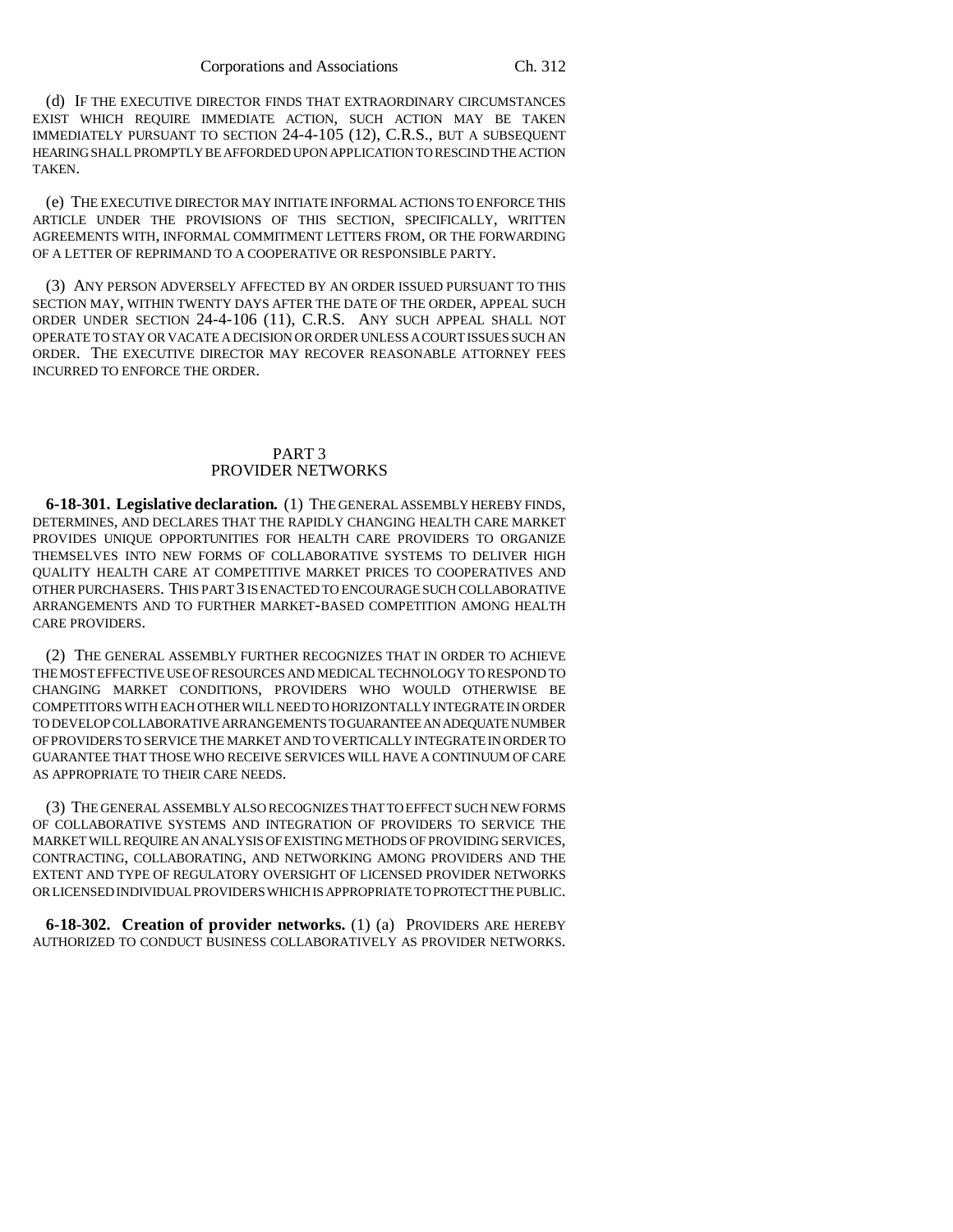SUCH NETWORKS ARE ENTITIES EXISTING ON OR BEFORE JULY 1,1994, THAT MEET THE DEFINITION OF A PROVIDER NETWORK OR MAY BE CREATED AS ANY LAWFUL ENTITY UNDER TITLE 7, C.R.S., OR AS OTHERWISE ALLOWED BY LAW. PROVIDER NETWORKS EXISTING ON OR BEFORE JULY 1, 1994, AND PROVIDER NETWORKS CREATED ON AND AFTER JULY 1, 1994, CONDUCTING BUSINESS PURSUANT TO THIS PART 3, IN ADDITION TO THE MATTERS OTHERWISE REQUIRED, SHALL BE SUBJECT TO THIS ARTICLE.

(b) (I) EXCEPT AS PROVIDED IN SUBPARAGRAPH (II) OF THIS PARAGRAPH (b), IF A PROVIDER NETWORK OR INDIVIDUAL PROVIDER ORGANIZED ON OR AFTER JULY 1, 1994, OR ORGANIZED PRIOR TO SAID DATE, PROPOSES OR IS ENGAGED IN THE TRANSACTION OF INSURANCE BUSINESS, AS DEFINED IN SECTION 10-3-903,C.R.S., OR THE ACTIVITIES OF A HEALTH MAINTENANCE ORGANIZATION AS DEFINED IN SECTION 10-16-102 (8), C.R.S., SUCH PROVIDER NETWORK OR INDIVIDUAL PROVIDER MUST HOLD A CERTIFICATE OF AUTHORITY FROM THE COMMISSIONER OF INSURANCE TO DO BUSINESS AS AN INSURANCE COMPANY UNDER TITLE 10, C.R.S., OR TO ESTABLISH A HEALTH MAINTENANCE ORGANIZATION UNDER SECTION 10-16-402, C.R.S.

(II) THE FACT THAT A PROVIDER NETWORK OR INDIVIDUAL PROVIDER HAS A CAPITATED CONTRACT OR OTHER AGREEMENT WITH A CARRIER, PURSUANT TO WHICH THE PROVIDER NETWORK OR INDIVIDUAL PROVIDER SHARES SOME OF THE RISK OF PROVIDING SERVICES TO GROUPS OR INDIVIDUALS COVERED UNDER A HEALTH CARE COVERAGE PLAN ISSUED BY A CARRIER, SHALL NOT, IN AND OF ITSELF, BE GROUNDS FOR A DETERMINATION BY THE COMMISSIONER OF INSURANCE THAT THE PROVIDER NETWORK OR INDIVIDUAL PROVIDER IS ENGAGED IN THE TRANSACTION OF INSURANCE BUSINESS, SO LONG AS AN OFFICER OF THE PROVIDER NETWORK OR INDIVIDUAL PROVIDER ANNUALLY FILES A STATEMENT CERTIFYING THAT THE NETWORK OR PROVIDER IS NOT ENGAGED IN THE TRANSACTION OF INSURANCE BUSINESS, AS DEFINED IN SECTION 10-3-903, C.R.S.

(III) THE COMMISSIONER OF INSURANCE IN CONSULTATION WITH PROVIDERS AND OTHER APPROPRIATE PERSONS SHALL EVALUATE THE NEED FOR SPECIFIC LEGISLATION OR REGULATIONS FOR THE LICENSURE OF PROVIDER NETWORKS AND INDIVIDUAL PROVIDERS AND, IF DETERMINED APPROPRIATE, SHALL MAKE RECOMMENDATIONS THEREON TO THE GENERAL ASSEMBLY AND GOVERNOR AND SHALL ADOPT SUCH REGULATIONS THAT ARE SPECIFIC TO LICENSED PROVIDER NETWORKS AND LICENSED INDIVIDUAL PROVIDERS AS PROVIDED IN SECTION 10-1-108 (16),C.R.S. A LICENSED PROVIDER NETWORK OR LICENSED INDIVIDUAL PROVIDER SHALL BE SUBJECT TO APPLICABLE PROVISIONS OF TITLE 10, C.R.S., EXCEPT AS OTHERWISE PROVIDED IN STATUTE OR REGULATION ADOPTED PURSUANT TO THE SAID SECTION 10-1-108 (16), C.R.S.

(2) IF APPLICABLE, A NETWORK ORGANIZED ON AND AFTER JULY 1, 1994, IS ORGANIZED WHEN THE ARTICLES OF ORGANIZATION ARE FILED BY THE SECRETARY OF STATE OR, IF A DELAYED EFFECTIVE DATE IS SPECIFIED IN THE ARTICLES AS FILED WITH THE SECRETARY OF STATE AND A CERTIFICATE OF WITHDRAWAL IS NOT FILED, ON SUCH DELAYED EFFECTIVE DATE. THE EXISTENCE OF THE NETWORK BEGINS UPON ORGANIZATION.

(3) IF APPLICABLE, EACH PROVIDER NETWORK SHALL FILE A REPORT PURSUANT TO SECTIONS 7-28-101 AND 7-28-102, C.R.S., AND PAY A FEE TO THE SECRETARY OF STATE WHICH SHALL BE DETERMINED AND COLLECTED PURSUANT TO SECTION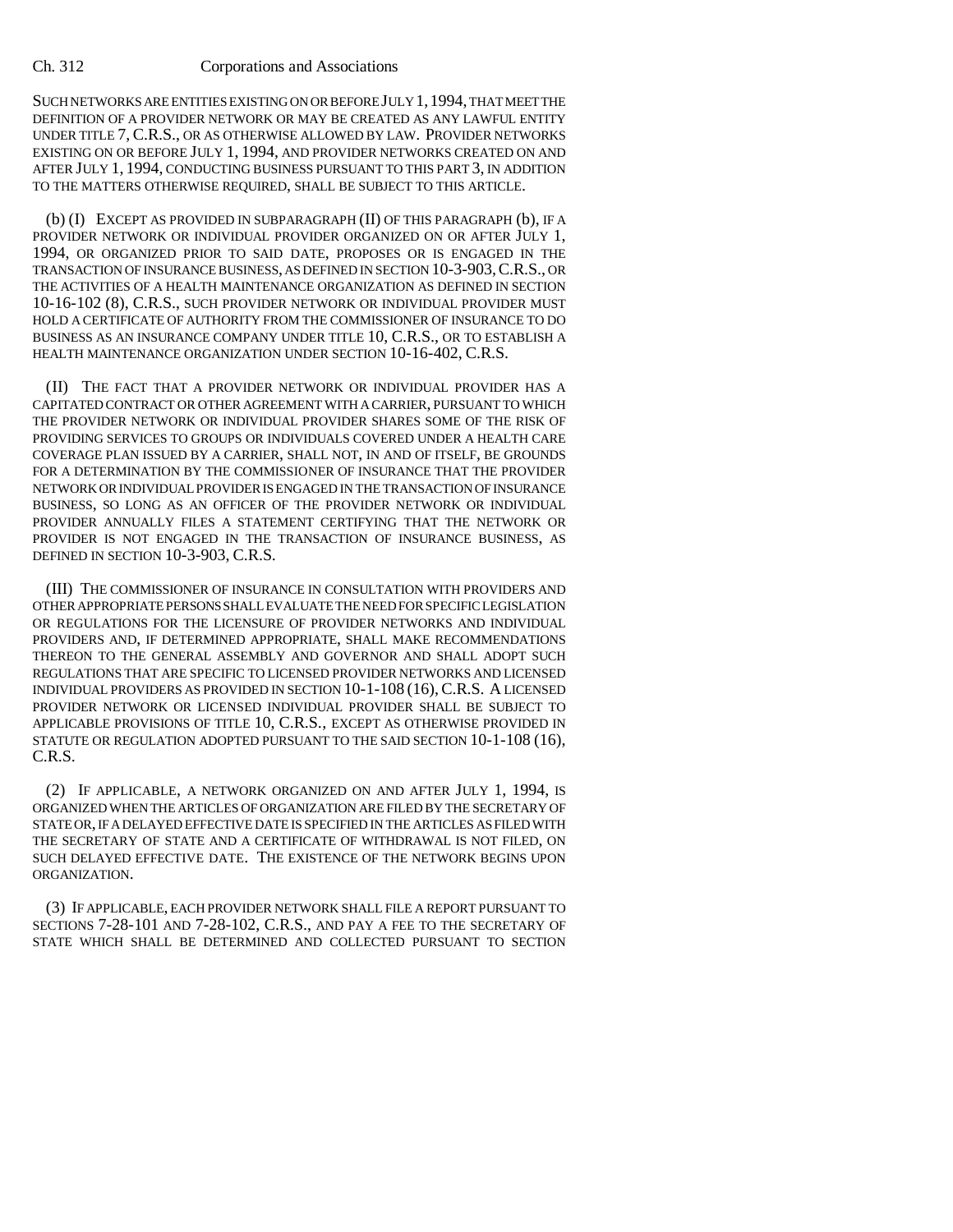24-21-104 (3), C.R.S., IN LIEU OF ALL FRANCHISE OR CORPORATION LICENSE TAXES.

(4) A PROVIDER NETWORK OR INDIVIDUAL PROVIDER MAY REQUEST THAT SPECIFIED INFORMATION SUBMITTED TO THE DIVISION OF INSURANCE BE KEPT CONFIDENTIAL BECAUSE IT IS A TRADE SECRET AS DEFINED IN SECTION 7-74-102 (4). THE DIVISION SHALL HONOR SUCH REQUEST UNLESS THE COMMISSIONER DETERMINES THAT THE INFORMATION IS ALREADY PUBLIC KNOWLEDGE OR THAT ITS CONFIDENTIALITY WOULD BE CONTRARY TO THE PUBLIC INTEREST OR THE PROVIDER SUBSEQUENTLY AUTHORIZED THE COMMISSIONER TO RELEASE SUCH INFORMATION.

**6-18-303. Effect on scope of practice - limited exception to prohibitions on corporate practice of licensed health care providers.** (1) EXCEPT AS PROVIDED IN SUBSECTION (2) OF THIS SECTION, THE FACT THAT AN ENTITY OR PROVIDER IS A MEMBER OF A PROVIDER NETWORK SHALL NOT EXEMPT SUCH ENTITY OR PROVIDER FROM ANY LICENSURE OR REGULATORY STATUTE, NOR SHALL ANY SCOPE OF PRACTICE OF ANY PROVIDER BE EXPANDED, REDUCED, OR OTHERWISE MODIFIED BY VIRTUE OF MEMBERSHIP IN OR AFFILIATION WITH ANY PROVIDER NETWORK.

(2) ANY PROVISION OF ARTICLE 29.5, 32, OR 33 OF TITLE 12, C.R.S., OR ANY OF THE PROVISIONS OF ARTICLES 35, 36, AND 38 TO 43 OF TITLE 12,C.R.S., PROHIBITING THE PRACTICE OF ANY LICENSED OR CERTIFICATED HEALTH CARE PROFESSION AS THE PARTNER, AGENT, OR EMPLOYEE OF OR IN JOINT VENTURE WITH A PERSON WHO DOES NOT HOLD A LICENSE OR CERTIFICATE TO PRACTICE SUCH PROFESSION WITHIN THIS STATE SHALL NOT APPLY TO PROFESSIONAL PRACTICE IF A PROFESSIONAL IS PARTICIPATING IN A PROVIDER NETWORK ORGANIZED PURSUANT TO THIS PART 3 AND:

(a) THE PARTNERSHIP, AGENCY, EMPLOYMENT, OR JOINT VENTURE IS EVIDENCED BY A WRITTEN AGREEMENT CONTAINING LANGUAGE TO THE EFFECT THAT THE RELATIONSHIP CREATED BY THE AGREEMENT MAY NOT AFFECT THE EXERCISE OF THE LICENSED OR CERTIFIED PROFESSIONAL'S INDEPENDENT JUDGMENT IN THE PRACTICE OF THE PROFESSION;

(b) THE LICENSED OR CERTIFICATED PROFESSIONAL'S INDEPENDENT JUDGMENT IN THE PRACTICE OF SUCH PROFESSION IS IN FACT UNAFFECTED BY THE RELATIONSHIP; AND

(c) THE LICENSED PROFESSIONAL IS NOT REQUIRED TO EXCLUSIVELY REFER ANY PATIENT TO A PARTICULAR PROVIDER OR SUPPLIER OR TAKE ANY OTHER ACTION THE LICENSED PROFESSIONAL DETERMINES NOT TO BE IN THE PATIENT'S BEST INTEREST.

**6-18-304. Competitive behavior - restraints of trade prohibited.** ORGANIZATION OR OPERATION AS A PROVIDER NETWORK IS AUTHORIZED UNDER THIS ARTICLE FOR THE PURPOSE OF MORE COST-EFFECTIVE DELIVERY OF HEALTH CARE SERVICES, AND SHALL NOT BE CONSTRUED AS PERMITTING ANY SUCH COLLABORATIVE SYSTEM OR ANY MEMBER OF SUCH PROVIDER NETWORK TO ACT IN A CONCERTED WAY TO RESTRAIN TRADE OR OTHERWISE ENGAGE IN PRACTICES WHICH ARE OTHERWISE PROHIBITED BY FEDERAL OR STATE ANTITRUST LAW.

# PART 4

TECHNICAL ASSISTANCE TO AUTHORIZED COOPERATIVES FROM DEPARTMENT OF HEALTH CARE POLICY AND FINANCING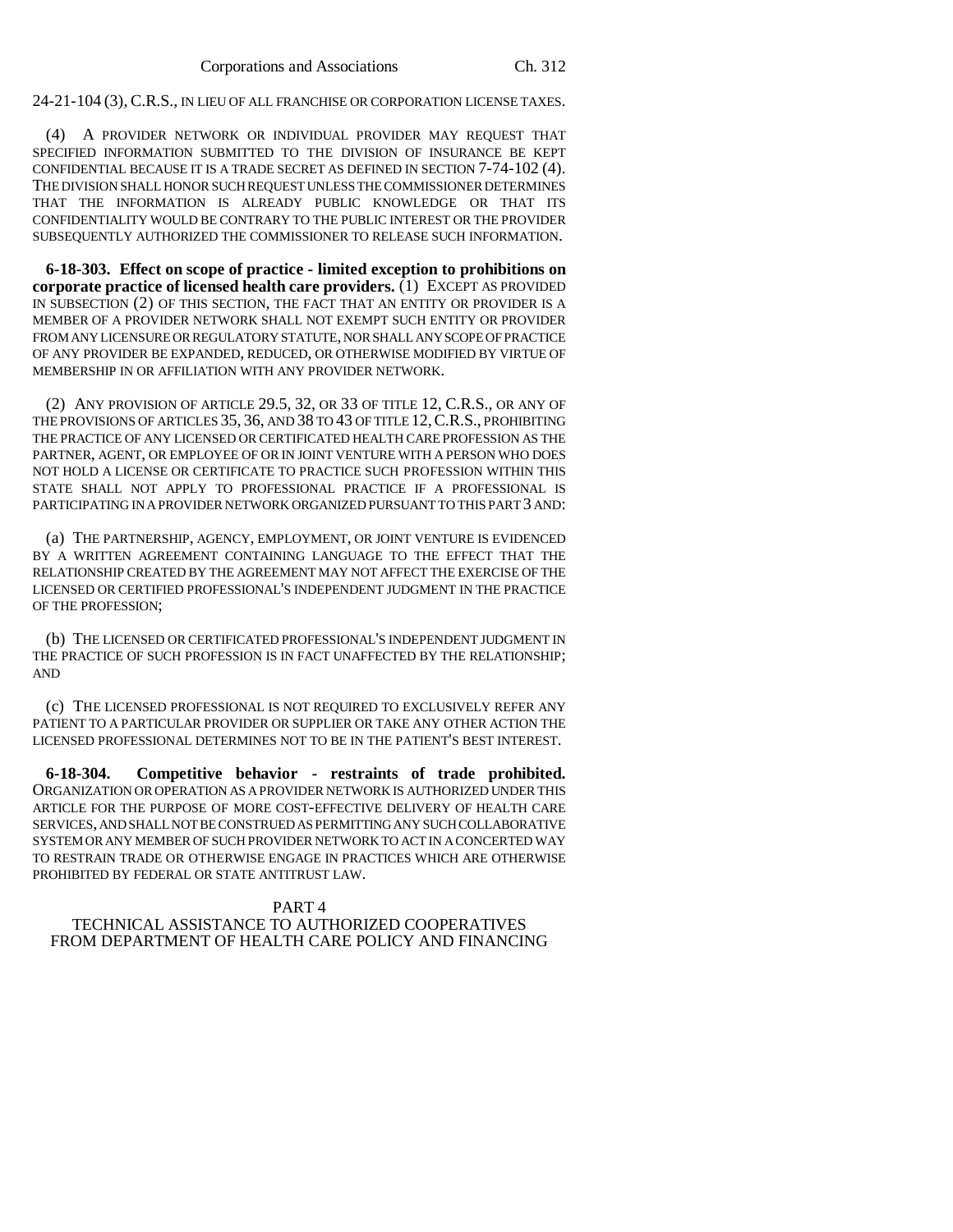**6-18-401. Technical assistance to authorized cooperatives from department of health care policy and financing.** (1) ON AND AFTER JULY 1, 1994, AND UNTIL JULY 1, 1995, THE EXECUTIVE DIRECTOR MAY PROVIDE TECHNICAL ASSISTANCE, WITHIN AVAILABLE GRANTS AND DONATIONS, IN THE FORM OF IN-KIND SERVICES TO COOPERATIVES AUTHORIZED PURSUANT TO THIS ARTICLE. THE EXECUTIVE DIRECTOR SHALL DETERMINE A FORMULA FOR BILLING EACH COOPERATIVE GIVEN TECHNICAL ASSISTANCE PURSUANT TO THIS PART 4 FOR THE MONETARY VALUE OF SUCH SERVICE. A COOPERATIVE SHALL BE REQUIRED TO REPAY THE AMOUNT OF THE MONETARY VALUE OF SERVICE PROVIDED UNDER THIS PART 4 WITHIN THREE YEARS AFTER THE EFFECTIVE DATE OF THE FIRST HEALTH CARE COVERAGE PLAN EXECUTED BY THE COOPERATIVE.

(2) SUBJECT TO AVAILABLE APPROPRIATIONS, THE EXECUTIVE DIRECTOR MAY PROVIDE TECHNICAL ASSISTANCE TO ANY COOPERATIVE THAT:

(a) MAKES COVERAGE AVAILABLE TO EMPLOYER MEMBERS AND COVERED INDIVIDUALS STATEWIDE TO THE EXTENT POSSIBLE;

(b) REQUIRES THAT EMPLOYER MEMBERS NOT SELF-INSURE FOR ANY BENEFITS INCLUDED IN THE COOPERATIVE'S BASIC OR STANDARD HEALTH BENEFIT PLANS;

(c) SETS MAXIMUM EMPLOYER MEMBER CONTRIBUTIONS TO ANY PLAN FOR A COVERED INDIVIDUAL AT AN AMOUNT NOT TO EXCEED ONE HUNDRED PERCENT OF THE COST OF THE LOWEST-PRICED COVERAGE FOR THAT EMPLOYEE'S FAMILY COMPOSITION FOR ANY PARTICULAR PLAN PACKAGE WITH EMPLOYEE MEMBERS PAYING THE DIFFERENCE BETWEEN THE PREMIUM OF THE SELECTED PLAN AND THE EMPLOYER CONTRIBUTION;

(d) ESTABLISHES RULES WHICH SPECIFY THAT EMPLOYER MEMBERS SHALL TAKE NO ACTION TO LIMIT EMPLOYEE MEMBER CHOICES OF PLANS OFFERED THROUGH THE COOPERATIVE OR TO ENCOURAGE OR DISCOURAGE EMPLOYEE MEMBERS FROM MAKING PARTICULAR CHOICES OF PLANS OFFERED THROUGH THE COOPERATIVE;

(e) CONTRACTS WITH AS MANY CARRIERS AS IS ALLOWED BY THE MARKET AND THE COOPERATIVE'S QUALITY, ACCESS, AND INFORMATION REPORTING REQUIREMENTS;

(f) DEVELOPS AND IMPLEMENTS A MARKETING PLAN TO PUBLICIZE THE COOPERATIVE TO POTENTIAL MEMBERS AND DEVELOPS AND IMPLEMENTS METHODS FOR INFORMING THE PUBLIC ABOUT THE COOPERATIVE AND ITS SERVICES;

(g) DEVELOPS SPECIFIC PLANS TO EXPAND HEALTH CARE COVERAGE AND TO EXPAND ACCESS TO HEALTH CARE IN THIS STATE; AND

(h) GIVES EACH COVERED INDIVIDUAL THE OPPORTUNITY TO CHOOSE AMONG CARRIERS THAT CONTRACT WITH THE COOPERATIVE.

**SECTION 2.** 24-32-2712, Colorado Revised Statutes, 1988 Repl. Vol., as amended, is amended BY THE ADDITION OF A NEW SUBSECTION to read:

**24-32-2712. Immunity - notice requirements.** (7) NOTHING IN THIS ARTICLE SHALL BE CONSTRUED TO EXEMPT A LICENSED PROVIDER NETWORK, AS DEFINED IN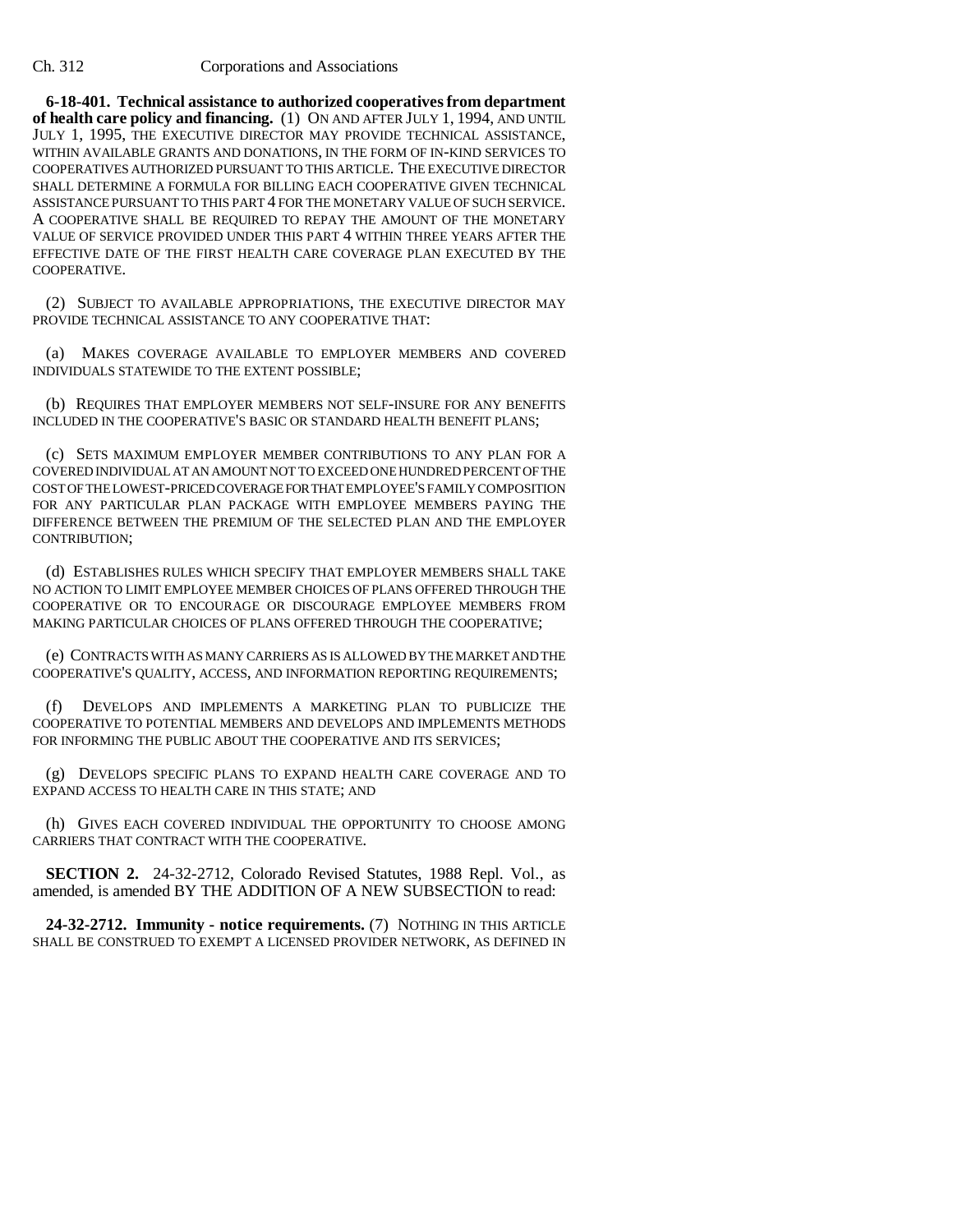SECTION 6-18-102 (11), C.R.S., FROM REGULATION BY THE COMMISSIONER OF INSURANCE AS REQUIRED BY PART 3 OF ARTICLE 18 OF TITLE 6, C.R.S., NOTWITHSTANDING THE FACT THAT SUCH A PROVIDER NETWORK MAY OPERATE COMPLETELY OR ENTIRELY UNDER AN APPROVED COLLABORATIVE AGREEMENT IN ACCORDANCE WITH THE PROVISIONS OF THIS ARTICLE.

**SECTION 3.** Part 1 of article 1 of title 25.5, Colorado Revised Statutes, 1989 Repl. Vol., as amended, is amended BY THE ADDITION OF A NEW SECTION to read:

**25.5-1-109. Department of health care policy and financing cash fund.** ALL MONEYS COLLECTED BY THE STATE DEPARTMENT AS FEES OR OTHERWISE SHALL BE TRANSMITTED TO THE STATE TREASURER, WHO SHALL CREDIT THE SAME TO THE DEPARTMENT OF HEALTH CARE POLICY AND FINANCING CASH FUND, WHICH FUND IS HEREBY CREATED IN THE STATE TREASURY. MONEYS IN THE FUND SHALL BE SUBJECT TO ANNUAL APPROPRIATION BY THE GENERAL ASSEMBLY FOR THE DIRECT AND INDIRECT COSTS OF THE STATE DEPARTMENT'S DUTIES AS PROVIDED BY LAW.

**SECTION 4.** Article 1 of title 25.5, Colorado Revised Statutes, 1989 Repl. Vol., as amended, is amended BY THE ADDITION OF A NEW PART to read:

# PART 4

HEALTH CARE COVERAGE COOPERATIVE RULE-MAKING AUTHORITY

**25.5-1-401. Health care coverage cooperatives - rule-making authority.** THE EXECUTIVE DIRECTOR MAY PROMULGATE RULES AND REGULATIONS CONSISTENT WITH THE PROVISIONS OF SECTIONS 6-18-204, 6-18-206, AND 6-18-207, C.R.S., FOR PURPOSES OF CARRYING OUT THE EXECUTIVE DIRECTOR'S DUTIES UNDER SAID SECTIONS.THE EXECUTIVE DIRECTOR MAY PROMULGATE RULES AND REGULATIONS TO CARRY OUT THE EXECUTIVE DIRECTOR'S DUTIES UNDER SECTION 6-18-202,C.R.S., SO LONG AS SUCH RULES AND REGULATIONS ADD NO ADDITIONAL REQUIREMENTS OTHER THAN THOSE SPECIFICALLY ENUMERATED IN SAID SECTION 6-18-202, C.R.S.

**SECTION 5.** 6-4-108, Colorado Revised Statutes, 1992 Repl. Vol., as amended, is amended BY THE ADDITION OF A NEW SUBSECTION to read:

**6-4-108. Exemptions.** (6) NOTHING IN THIS ARTICLE SHALL PROHIBIT OR BE CONSTRUED TO PROHIBIT THE FORMATION AND OPERATION OF HEALTH CARE COVERAGE COOPERATIVES OR PROVIDER NETWORKS PURSUANT TO ARTICLE 18 OF THIS TITLE.

**SECTION 6.** 10-1-108, Colorado Revised Statutes, 1987 Repl. Vol., as amended, is amended BY THE ADDITION OF A NEW SUBSECTION to read:

**10-1-108. Duties of commissioner - reports - publications - disposition of funds.** (16) (a) IF DETERMINED APPROPRIATE FOR PURPOSES OF LICENSURE OF PROVIDER NETWORKS AND INDIVIDUAL PROVIDERS AS PROVIDED IN SECTION 6-18-302 (1) (b), C.R.S., THE COMMISSIONER MAY ADOPT RULES AND REGULATIONS AFTER CONSULTATION WITH PROVIDERS AND OTHER APPROPRIATE PERSONS THAT SET FORTH STANDARDS OR REQUIREMENTS SPECIFIC TO LICENSED PROVIDER NETWORKS OR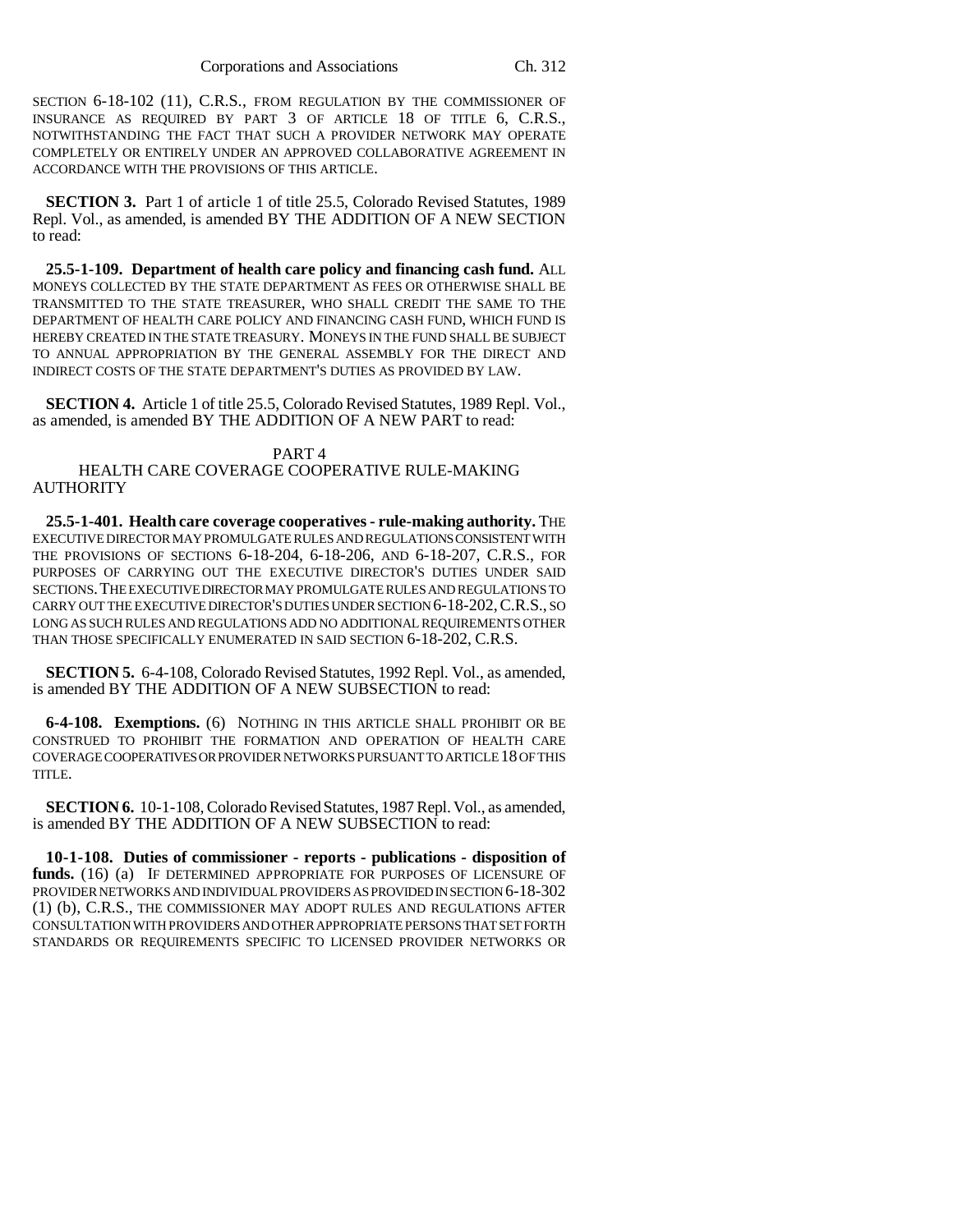LICENSED INDIVIDUAL PROVIDERS CONCERNING SOLVENCY AND OPERATIONAL CAPACITY OR THE PERFORMANCE OF SERVICES CONSISTENT WITH THE EXTENT OF RISK BEING ACCEPTED BY THE LICENSED PROVIDER NETWORK OR LICENSED INDIVIDUAL PROVIDER.

(b) IN DETERMINING THE NEED FOR AND THE CONTENT OF SUCH REGULATIONS, THE COMMISSIONER SHALL TAKE INTO CONSIDERATION:

(I) THE DIFFERENCES BETWEEN LICENSED PROVIDER NETWORKS OR LICENSED INDIVIDUAL PROVIDERS AND THE TYPE, AMOUNT, AND EXTENT OF RISK THEY ACCEPT AND SERVICES THEY PROVIDE AS COMPARED WITH THAT ACCEPTED BY TRADITIONAL SICKNESS AND ACCIDENT INSURERS, NONPROFIT HOSPITAL, MEDICAL-SURGICAL, AND HEALTH SERVICE CORPORATIONS, AND HEALTH MAINTENANCE ORGANIZATIONS;

(II) THE TYPES OF INFORMATION THE COMMISSIONER WOULD NEED TO ASSESS A PROVIDER NETWORK OR INDIVIDUAL PROVIDER'S ABILITY TO ACCEPT AND MANAGE RISK AND MONITOR MATERIAL CHANGES IN THE FINANCIAL SOLVENCY OR OPERATIONAL CAPABILITIES OF A PROVIDER NETWORK OR INDIVIDUAL PROVIDER;

(III) THE NEED TO PROTECT CONSUMERS, MONITOR THE FINANCIAL SOLVENCY OF LICENSED PROVIDER NETWORKS AND LICENSED INDIVIDUAL PROVIDERS, AND ASSURE THE PROVISION OF SERVICES TO CONSUMERS, INCLUDING REASONABLE ACCESS TO COVERAGE, ACCORDING TO CONTRACTUAL OBLIGATIONS; AND

(IV) WHETHER SUCH RULES WOULD GIVE A LICENSED PROVIDER NETWORK OR LICENSED INDIVIDUAL PROVIDER AN UNREASONABLE COMPETITIVE ADVANTAGE OR DISADVANTAGE AS COMPARED TO TRADITIONAL INSURERS, NONPROFIT HOSPITAL, MEDICAL-SURGICAL, AND HEALTH SERVICE CORPORATIONS, AND HEALTH MAINTENANCE ORGANIZATIONS OFFERING SIMILAR PRODUCTS UNDER SIMILAR CIRCUMSTANCES.

(c) THE COMMISSIONER MAY ALSO CONSIDER WHETHER RATES ARE EXCESSIVE, INADEQUATE, OR UNFAIRLY DISCRIMINATORY.

(d) THE COMMISSIONER SHALL MAKE A RECOMMENDATION TO THE GENERAL ASSEMBLY AND THE GOVERNOR ON OR BEFORE JULY 1,1995, CONCERNING THE NEED, IF ANY, FOR CHANGES IN LEGISLATION CONCERNING THE REGULATION OF LICENSED PROVIDER NETWORKS OR LICENSED INDIVIDUAL PROVIDERS, INCLUDING LIMITED SERVICE PROVIDERS.

(e) THE COMMISSIONER MAY ESTABLISH A FEE TO COVER THE DIRECT AND INDIRECT COSTS OF THE REGULATION OF PROVIDER NETWORKS PURSUANT TO THE PROVISIONS OF THIS SUBSECTION (16) AND PART 3 OF ARTICLE 18 OF TITLE 6, C.R.S.

**SECTION 7. Appropriations.** (1) In addition to any other appropriation, there is hereby appropriated, out of any moneys in the department of health care policy and financing cash fund not otherwise appropriated, to the department of health care policy and financing, for the fiscal year beginning July 1, 1994, the sum of sixty-one thousand dollars (\$61,000) and 0.2 FTE, or so much thereof as may be necessary, for the implementation of this act.

(2) In addition to any other appropriation, there is hereby appropriated, out of any